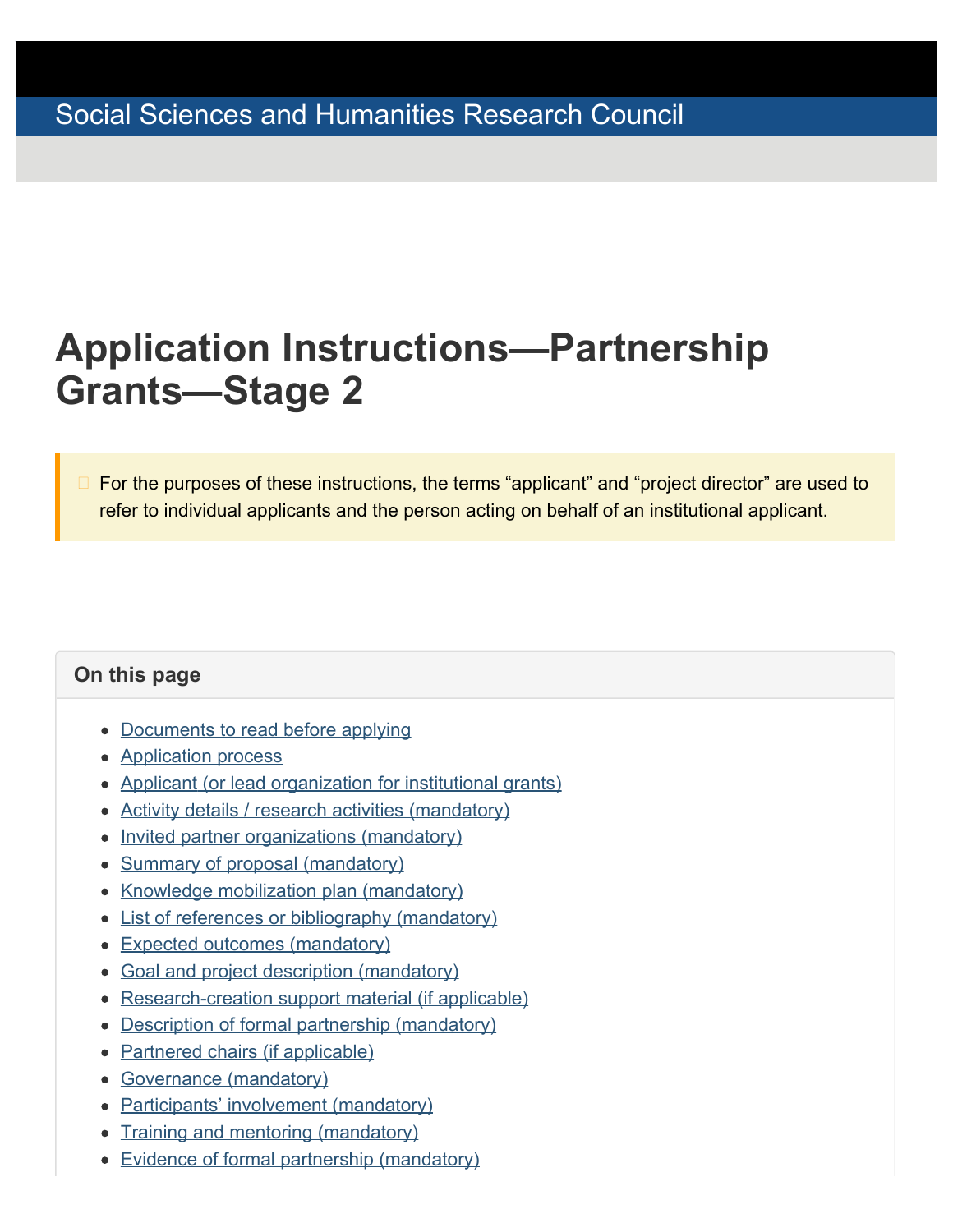- [List of potential partner organizations and other contributors \(if applicable\)](#page-22-1)
- [Funds requested from SSHRC \(mandatory\)](#page-23-0)
- [Budget justification \(mandatory\)](#page-25-0)
- [Funds from other sources](#page-26-0)
- [Total project cost](#page-27-0)
- [Impact assessment—Appendix](#page-27-1) A
- [Contributions plan \(mandatory\)](#page-27-2)
- [Exclusion of potential reviewers \(if applicable\)](#page-28-0)
- [Research contributions and relevant experience \(mandatory\)](#page-29-0)

## <span id="page-1-0"></span>**Documents to read before applying**

#### Important links

#### Helpful tips

Write your proposal in clear, plain language. Use non-technical terms that can be understood by a range of audiences with varied areas of expertise.

SSHRC advocates for the practices listed below when applicable in your application. In addition, costs related to these activities are eligible:

- responsible research data management strategies;
- open access publishing activities;
- dissemination in both official languages;
- promotion and support of official language minority communities; and
- effective research training.

#### **Tools for research and related activities**

In addition to the description of your overall proposal, if you are submitting a request for support for a tool for research or related activities, consult SSHRC's [Guidelines for Support of Tools for](https://www.sshrc-crsh.gc.ca/funding-financement/policies-politiques/support_tools_soutien_outils-eng.aspx) [Research and Related Activities](https://www.sshrc-crsh.gc.ca/funding-financement/policies-politiques/support_tools_soutien_outils-eng.aspx). The Guidelines are intended to provide assistance to researchers submitting requests for support for tools distinct from a typical component of a research grant. If your review of the Guidelines and the [Canada Foundation for Innovation](http://www.innovation.ca/en) [website](http://www.innovation.ca/en) indicates that your tool request corresponds with SSHRC requirements, include in your description the points outlined in the [Guidelines for Support of Tools for Research and Related](https://www.sshrc-crsh.gc.ca/funding-financement/policies-politiques/support_tools_soutien_outils-eng.aspx) [Activities](https://www.sshrc-crsh.gc.ca/funding-financement/policies-politiques/support_tools_soutien_outils-eng.aspx).

п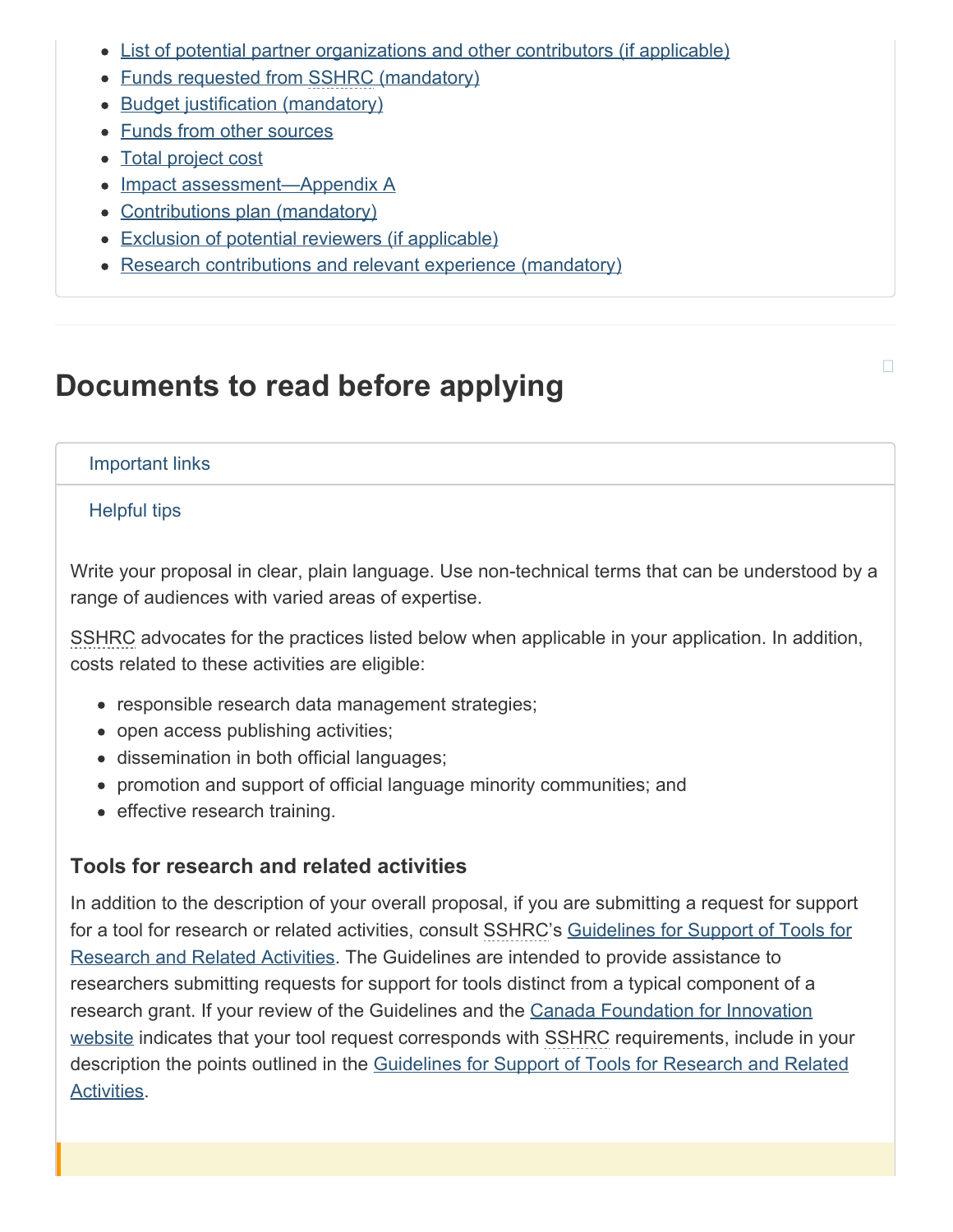If you experience technical difficulties, contact the [helpdesk](mailto:webgrant@sshrc-crsh.gc.ca) as early as possible in the application process. The helpdesk has a higher volume of requests during peak periods (i.e., September 1 to December 1) and on deadline days.

# <span id="page-2-0"></span>**Application process**

Grant funds may be administered only by an [eligible postsecondary institution or eligible not-for-profit](https://www.sshrc-crsh.gc.ca/about-au_sujet/policies-politiques/statements-enonces/list_eligible_institutions-liste_etablissements-admissibles-eng.aspx) [organization.](https://www.sshrc-crsh.gc.ca/about-au_sujet/policies-politiques/statements-enonces/list_eligible_institutions-liste_etablissements-admissibles-eng.aspx)

□ Where possible, data from your Stage 1 application was transferred to the Stage 2 application form to ease the process. **It is your responsibility to verify the accuracy of transferred information and to update it as required.** SSHRC will not be held responsible for any inaccuracies in submitted applications.

## **Accessibility**

If you need help completing online application forms due to circumstances arising from a [disability](https://www.sshrc-crsh.gc.ca/funding-financement/programs-programmes/definitions-eng.aspx#a31), contact your institution (scholarship liaison officer, research grant office or other applicant support office) as early in the application process as possible to investigate available supports. If your institution cannot provide help, or needs SSHRC to collaborate on a solution, contact SSHRC at [accommodation@sshrc-crsh.gc.ca.](mailto:accommodation@sshrc-crsh.gc.ca) You can also contact SSHRC if you have questions or are seeking specific adaptation arrangements. You do not need to share your medical or sensitive personal information, and, to protect your privacy, should avoid doing so.

Frequently requested accommodations include, but are not limited to:

- one-on-one phone or video appointments to clarify funding program information or the application process, or receive technical support;
- alternative formats of online materials to enable access using assistive technology; and
- submission of the application (in full or part) through alternate means or format (e.g., hard copy, voice recording, or data entry by SSHRC staff on the applicant's behalf).

## **Applicant or project director responsibilities**

By clicking "Submit," the applicant or project director certifies that all information is accurate. They are also responsible for:

- completing all mandatory fields (bold labels);
- attaching mandatory electronic files (application);
- ensuring all co-directors, co-applicants and collaborators have submitted their "Accept Invitation

 $\Box$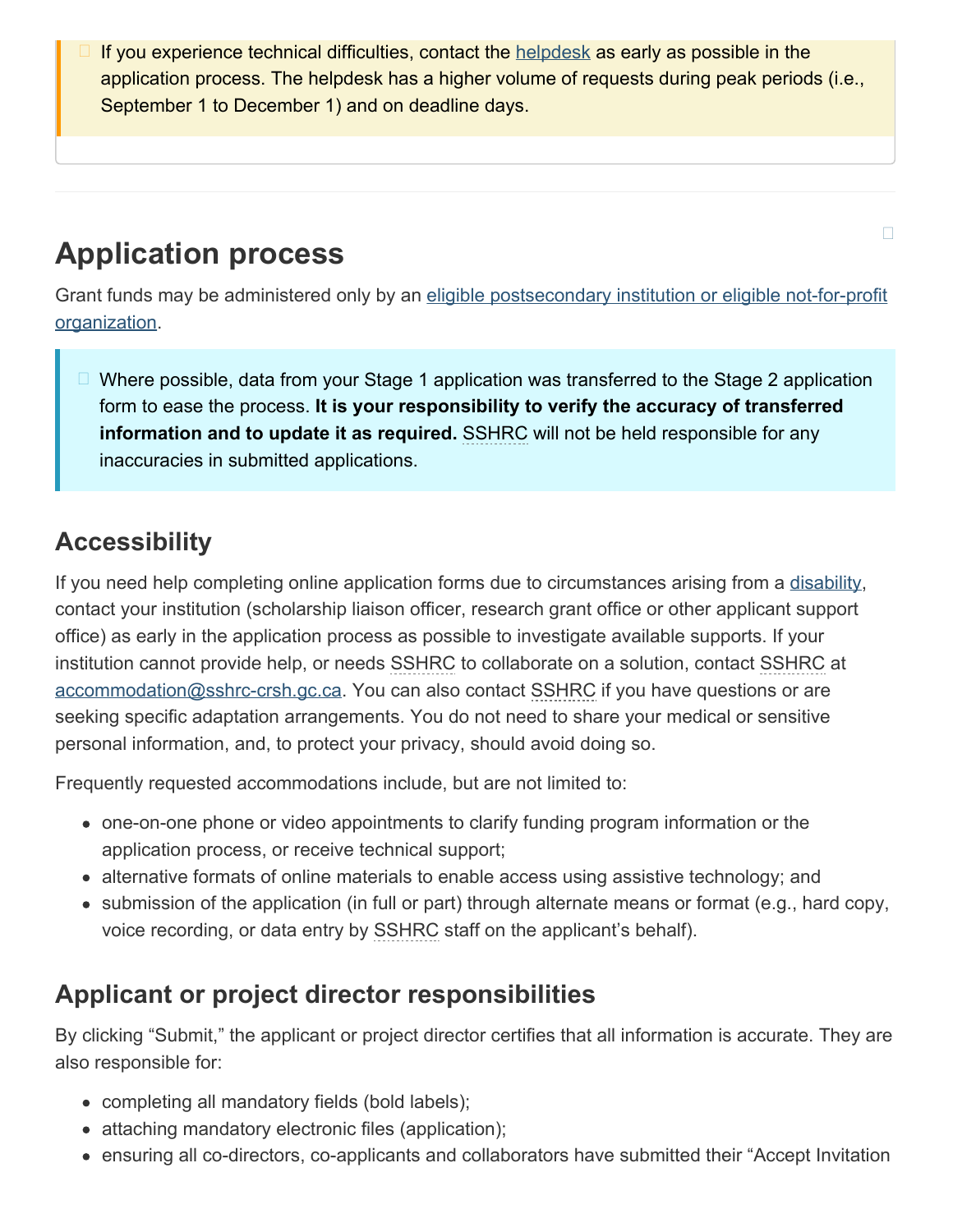Form;"

- verifying and correcting the data until the "Verification Report" confirms verification;
- clicking "Submit" (to research administrator) for approval by your institution's or organization's internal deadline. The electronic submission process ensures validation of the information by an institution's or organization's administrator before they forward your application to SSHRC on your behalf (status is "Forwarded"). Once processed by SSHRC, the status will change to "Received;" and
- ensuring that invited partner organizations have submitted their "Partner Invitation Form."

## **Research or financial administrator responsibilities**

By clicking "Forward" (Forward to SSHRC), **the research administrator or designated financial administrator for not-for-profit organizations** (institutional approval) certifies that:

By clicking "Forward" (Forward to SSHRC), **the research administrator or financial administrator (institutional approval)** certifies that:

- the applicant or project director:
	- is affiliated with the institution or organization; and
	- $\circ$  has the necessary time and facilities to carry out the activity;
- the postsecondary institution:
	- is willing to administer any grant received according to SSHRC policies;
	- agrees to take the necessary steps to ensure that machine-readable files or computer databases are preserved and accessible under conditions agreed to by the institution and the researcher;
	- will release funds to the successful candidate once all necessary certification requirements and conditions have been met;
	- will notify SSHRC of changes in the composition of the partnership; and
	- has verified that the budgetary estimates are in accordance with its rates and policies.

## **Electronic submission process and acknowledgement of receipt of applications**

Applicants must allow enough time for their institution's or organization's internal approval process, as specified by the relevant authorities. SSHRC will acknowledge receipt of your electronic application form and will assign you an application number. Cite this number in all correspondence with us.

Applications remain available for download via the SSHRC online system for **30 days after the deadline, after which they are deleted.**

## <span id="page-3-0"></span>**Attaching a document**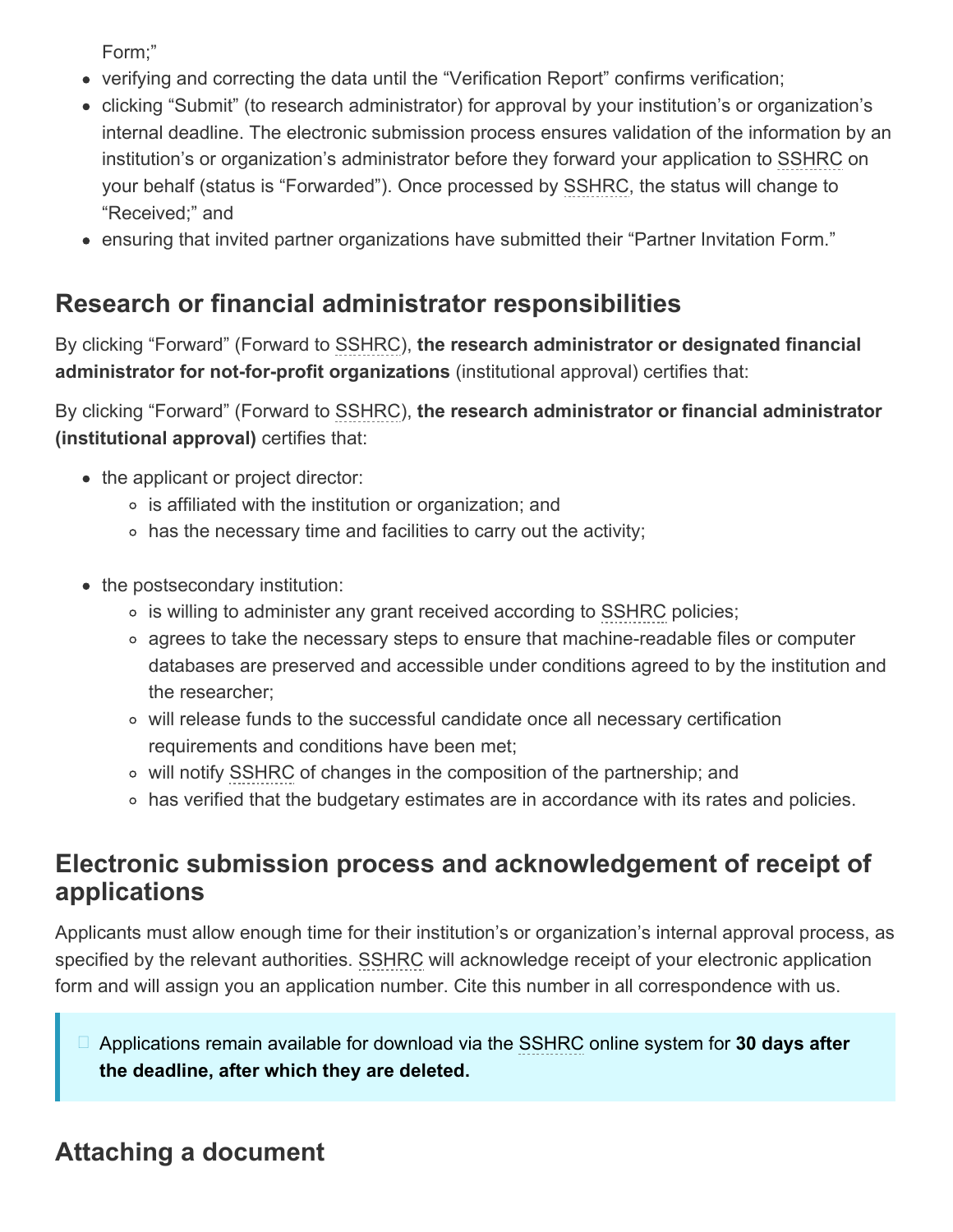Many modules in your application will require you to attach a PDF document. You must follow the specified requirements for margins and font size, or your application will be deemed ineligible. An error message will appear if the file you are trying to attach does not meet the required specifications for page length and file size. Once you have attached the electronic file, we recommend you click "View attached file" to ensure you have the proper file and that your file is not corrupted.

## <span id="page-4-0"></span>**Identification (mandatory)**

### **Program name**

Based on the objectives put forward in the *Insight*, [Connection](https://www.sshrc-crsh.gc.ca/funding-financement/umbrella_programs-programme_cadre/connection-connexion-eng.aspx) and [Talent](https://www.sshrc-crsh.gc.ca/funding-financement/umbrella_programs-programme_cadre/talent-eng.aspx) programs, select and rank, in descending order of relevance, the program(s) related to your proposal.

**Select the [Talent](https://www.sshrc-crsh.gc.ca/funding-financement/umbrella_programs-programme_cadre/talent-eng.aspx) program only if your proposal is primarily for a partnered research training initiative**. Talent can be ranked only as entry #1. If you select the Talent program, you must select "Partnered research training initiatives" as a partnership approach in the [Activity details/research](#page-6-0) [activities section.](#page-6-0)

### **Application title**

Provide a short, descriptive title for your proposal in non-technical terms. Restrict use of acronyms (e.g., UN, NATO). Use uppercase for only the first word of the title, proper nouns and acronyms.

#### **Type of partnership**

Indicate whether this is a new or existing partnership. A new partnership is one that was developed for the purposes of submitting an application to this funding opportunity.

### **Joint initiatives**

See the [funding search tool](https://www.sshrc-crsh.gc.ca/funding-financement/search_tool-outil_de_recherche-eng.aspx?tID=3) for a complete list of joint initiatives that may be relevant to your application. If you want your project to be considered for one of these initiatives, select it in the dropdown list in the "Joint or special initiative" field in the Identification module.

#### **Research-creation proposals**

**Before you select "Yes,"** refer to the definition of [research-creation](https://www.sshrc-crsh.gc.ca/funding-financement/programs-programmes/definitions-eng.aspx#a22) for more information and examples of fields involving research-creation. If you select "Yes," refer to [Research contributions and](#page-29-0) [relevant experience](#page-29-0) and the [Guidelines for Research-Creation Support Materials](https://www.sshrc-crsh.gc.ca/funding-financement/policies-politiques/research_creation-recherche_creation-eng.aspx) for instructions regarding creative outputs and support material.

#### **Does your proposal involve Indigenous research, as defined by SSHRC?**

Select "Yes" if you wish to signal to the adjudication committee that your application should be reviewed in the context of SSHRC's definition of [Indigenous research](https://www.sshrc-crsh.gc.ca/funding-financement/programs-programmes/definitions-eng.aspx#a11) and its [Guidelines for the Merit](https://www.sshrc-crsh.gc.ca/funding-financement/merit_review-evaluation_du_merite/guidelines_research-lignes_directrices_recherche-eng.aspx) [Review of Indigenous Research.](https://www.sshrc-crsh.gc.ca/funding-financement/merit_review-evaluation_du_merite/guidelines_research-lignes_directrices_recherche-eng.aspx)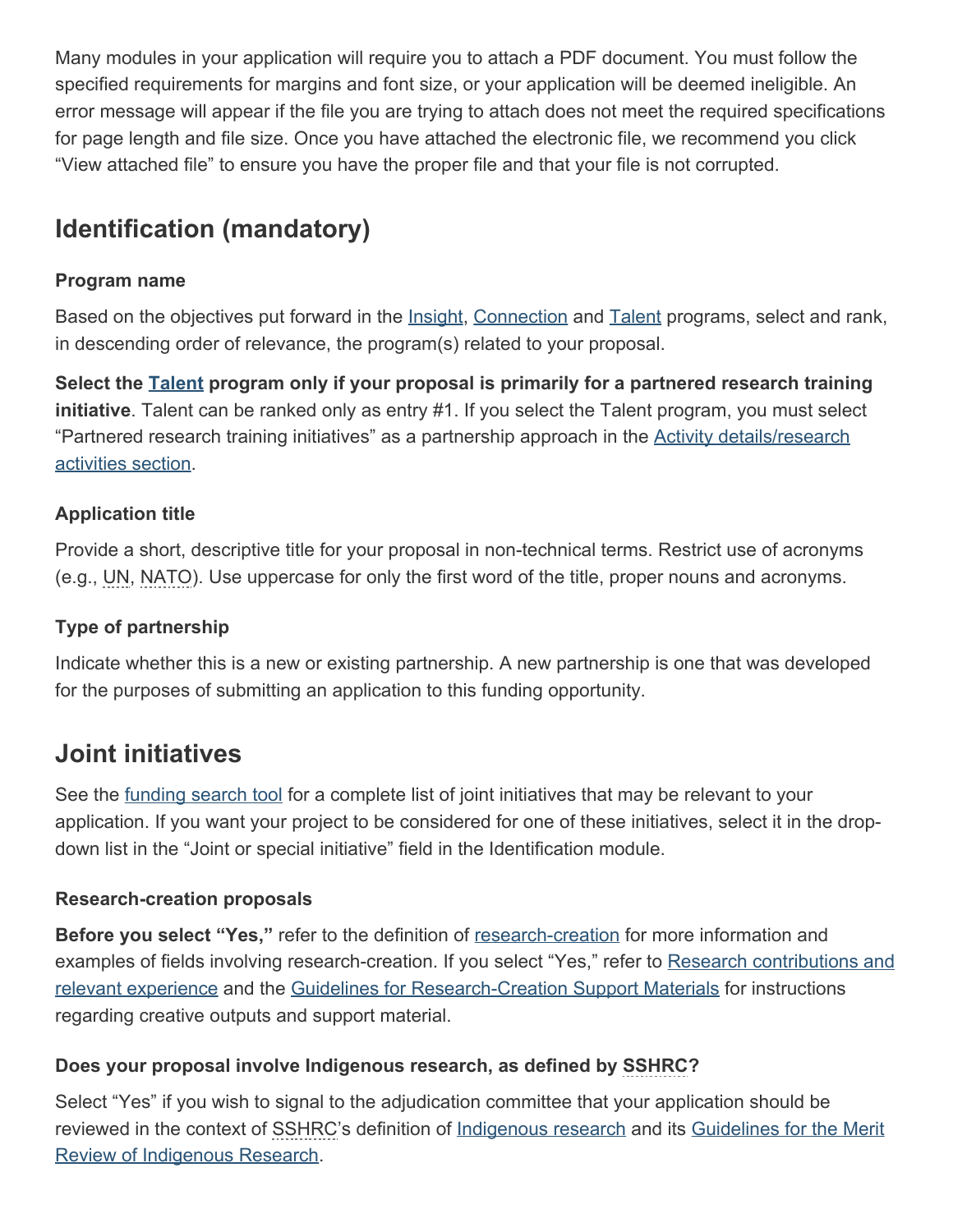### **Project director**

Carefully review the **Eligibility** section of the Partnership Grants funding opportunity description before completing this module. Enter complete information about the project director (the person responsible for the overall intellectual leadership of the partnership and accountable, with the host institution, for coordinating the grant's overall financial and administrative aspects). If you have an existing SSHRC CV and wish to indicate a different position from the one already on record, use this section to enter a new organization, department or division.

# <span id="page-5-0"></span>**Applicant (or lead organization for institutional grants)**

Enter complete information about the applicant (the institution or organization that will manage or administer the funds). Along with the information requested, enter the contact person at the organization.

## **Names and initials**

This information has automatically been transferred from your account. To change your family name or first name, you must contact [webgrant@sshrc-crsh.gc.ca.](mailto:webgrant@sshrc-crsh.gc.ca) To change your initials, you must return to the "My Account" section of your portfolio to update the information.

## **Organization**

The organization has automatically been transferred from the "current position" screen of your CV. To have a different affiliation on record for this application, click "List..." and make the necessary selection.

## **Address**

Complete the address section only if the department is not listed.

## **Administering organization (individual grants) or lead organization (institutional grants)**

Only an [eligible Canadian institution or organization](https://www.sshrc-crsh.gc.ca/about-au_sujet/policies-politiques/statements-enonces/list_eligible_institutions-liste_etablissements-admissibles-eng.aspx) can administer grant funds. Institutions or not-forprofit organizations interested in administering SSHRC individual or institutional grants must meet the [Institutional Eligibility Requirements for the administration of grants and awards](http://science.gc.ca/eic/site/063.nsf/eng/h_3D5FA603.html?OpenDocument), which is independent of the application process.

## **Host organization involvement (mandatory)**

 $\Box$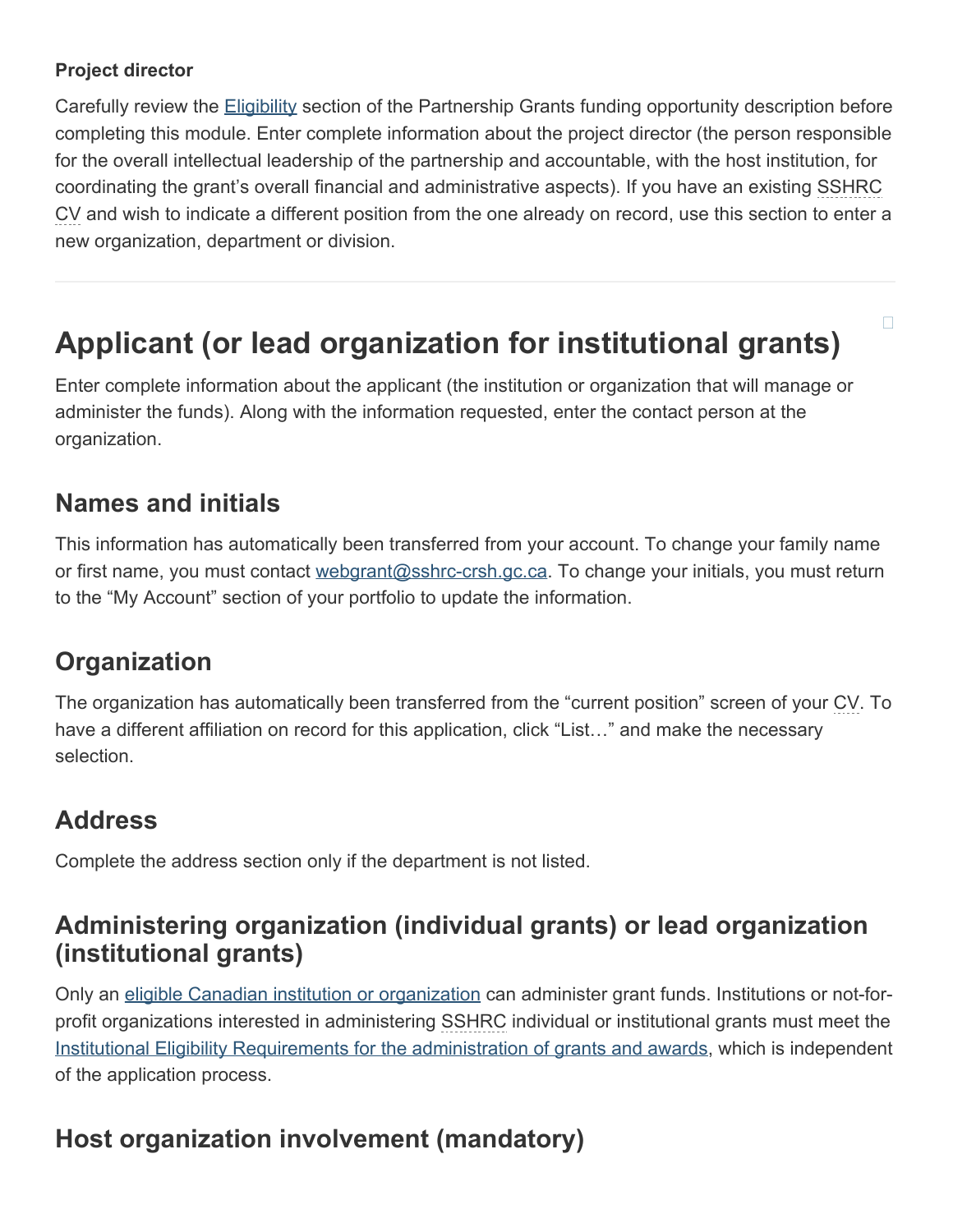## **Maximum one page**

Partnership Grants are institutional/organizational applications. At Stage 2, you must attach a letter of engagement from your host institution/organization, written on official letterhead and signed by appropriate officials. The letter should include the following information:

- a statement that the institution/organization has read the proposal and agrees to its role and level of participation as outlined;
- a statement that the institution/organization is willing and able to complete activities assigned to it;
- a statement confirming the institution/organization's financial and non-financial contribution(s), including intended support for the project director in leading these large grants (e.g., administrative support, course release, etc.);
- an overview of the institution/organization's research-related priorities/strategy, and of how the partnership will advance those objectives;and
- a statement confirming the institution/organization's commitment to equity, diversity and inclusion (EDI) and details about the support it will provide to advance the partnership's EDI plan. Refer to SSHRC's [Guide to Addressing Equity, Diversity and Inclusion Considerations in](https://www.sshrc-crsh.gc.ca/funding-financement/apply-demande/guides/partnership_edi_guide-partenariats_guide_edi-eng.aspx) [Partnership Grant Applications.](https://www.sshrc-crsh.gc.ca/funding-financement/apply-demande/guides/partnership_edi_guide-partenariats_guide_edi-eng.aspx)
- If applicable, the letter of engagement should also include contributions from departments within the host institution.

## **Organization information (not-for-profit organizations only) Maximum two pages**

When a not-for-profit organization is the administering organization and proposes to manage the funds, you must include the following information:

- the mandate of the organization;
- descriptions of the staff position(s) assigned to the proposed project and the qualifications of individuals in these positions;
- an overview of the organization's outcomes and, if applicable, specific outcomes related to research;
- discussion of research protocols, including the freedom to conduct research and publish findings;
- proof of incorporation; and
- <span id="page-6-0"></span>• the organization's website.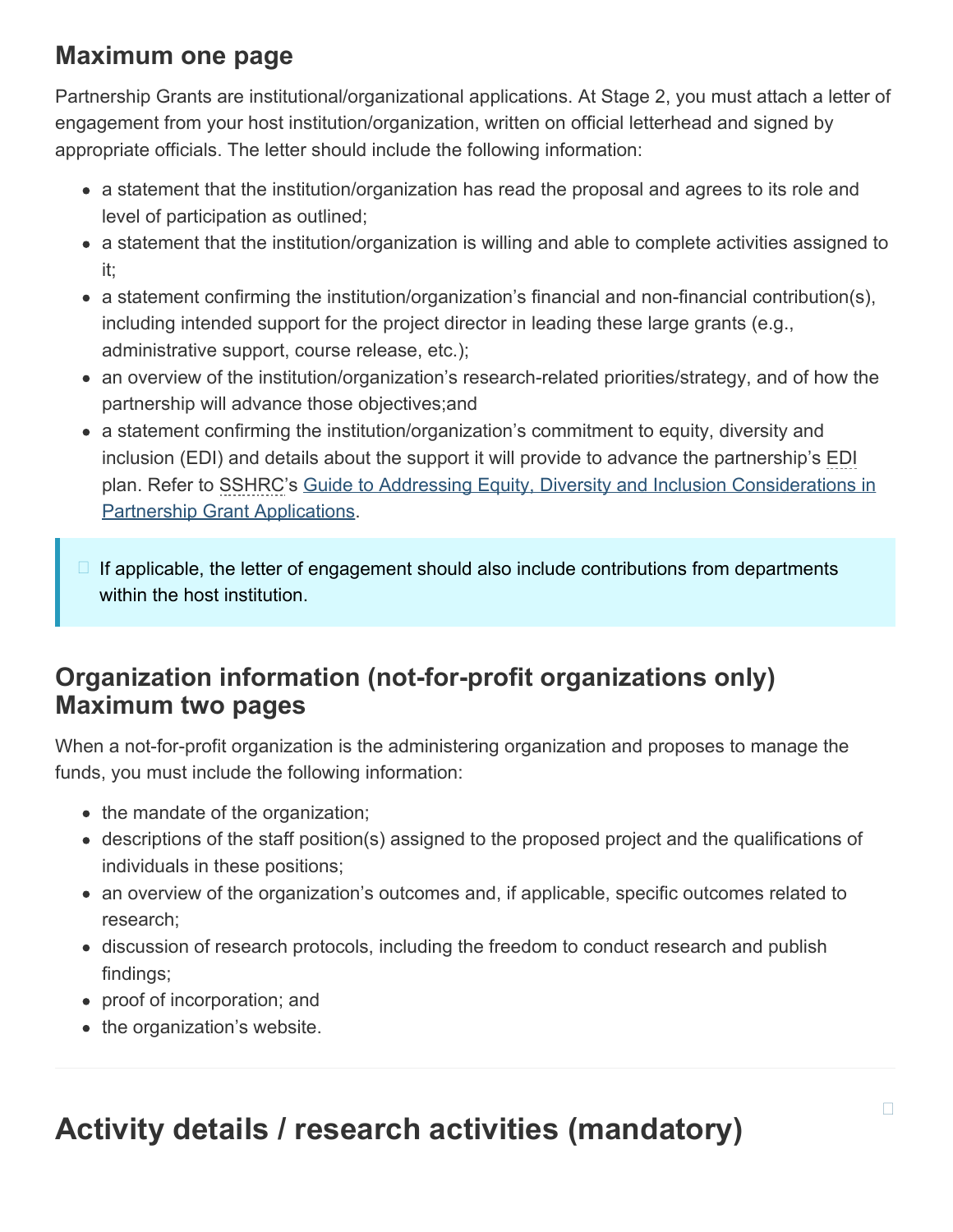## **Ethics**

State whether or not your proposal involves human beings as research subjects. If it does, select "Yes" and consult the [Tri-Council Policy Statement: Ethical Conduct for Research Involving Humans](https://ethics.gc.ca/eng/policy-politique_tcps2-eptc2_2018.html) —TCPS [2 \(2018\)](https://ethics.gc.ca/eng/policy-politique_tcps2-eptc2_2018.html) and submit your proposal to your organization's research ethics board.

## **Impact assessment**

The [Impact Assessment Form \(Appendix](https://www.sshrc-crsh.gc.ca/funding-financement/forms-formulaires/pdf/EI_Appendix_A-IA_Annexe_A-eng.pdf) A) must be completed and submitted with grant applications **ONLY** if at least one of the following situations applies to your research or research-related activities, as per the *[Impact Assessment Act](https://laws-lois.justice.gc.ca/eng/acts/I-2.75/)*, 2019 (IAA):

- A. any phase of the proposed research takes place on federal lands, other than lands under the administration and control of the Commissioner of Yukon, the Northwest Territories or Nunavut, as interpreted in section 2 of the IAA;  $\mathbb{L}^*$  $\mathbb{L}^*$
- B. any phase of the proposed research takes place in a country other than Canada;  $\Box$
- C. the grant funds permit a designated project (listed in the *[Physical Activities Regulations](https://laws.justice.gc.ca/eng/regulations/SOR-2019-285/index.html)*) to be carried out in whole or in part; or
- D. any phase of the proposed research depends on a designated project (listed in the *Physical Activities Regulations*) being led or carried out by an organization other than SSHRC.
- <span id="page-7-0"></span>Items A and B above apply **only** to designated projects / physical activities listed in the *[Physical Activities Regulations](https://laws.justice.gc.ca/eng/regulations/SOR-2019-285/index.html)* (e.g., projects that involve physical work / alterations to the land or environment). [\\*](#page-0-1)

If none of the above situations apply to your proposed research activities, you do not need to complete or submit the Impact Assessment Form.

# **Keywords**

List keywords, separated by semicolons, that best describe your proposal.

### **Disciplines, areas of research, temporal periods, geographical regions and countries**

Indicate and rank each entry relevant to your proposal, with Entry 1 as the most relevant and the last entry the least relevant.

## **Partnership approaches**

Partnership arrangements are defined by the nature of the activity/activities to be carried out. Select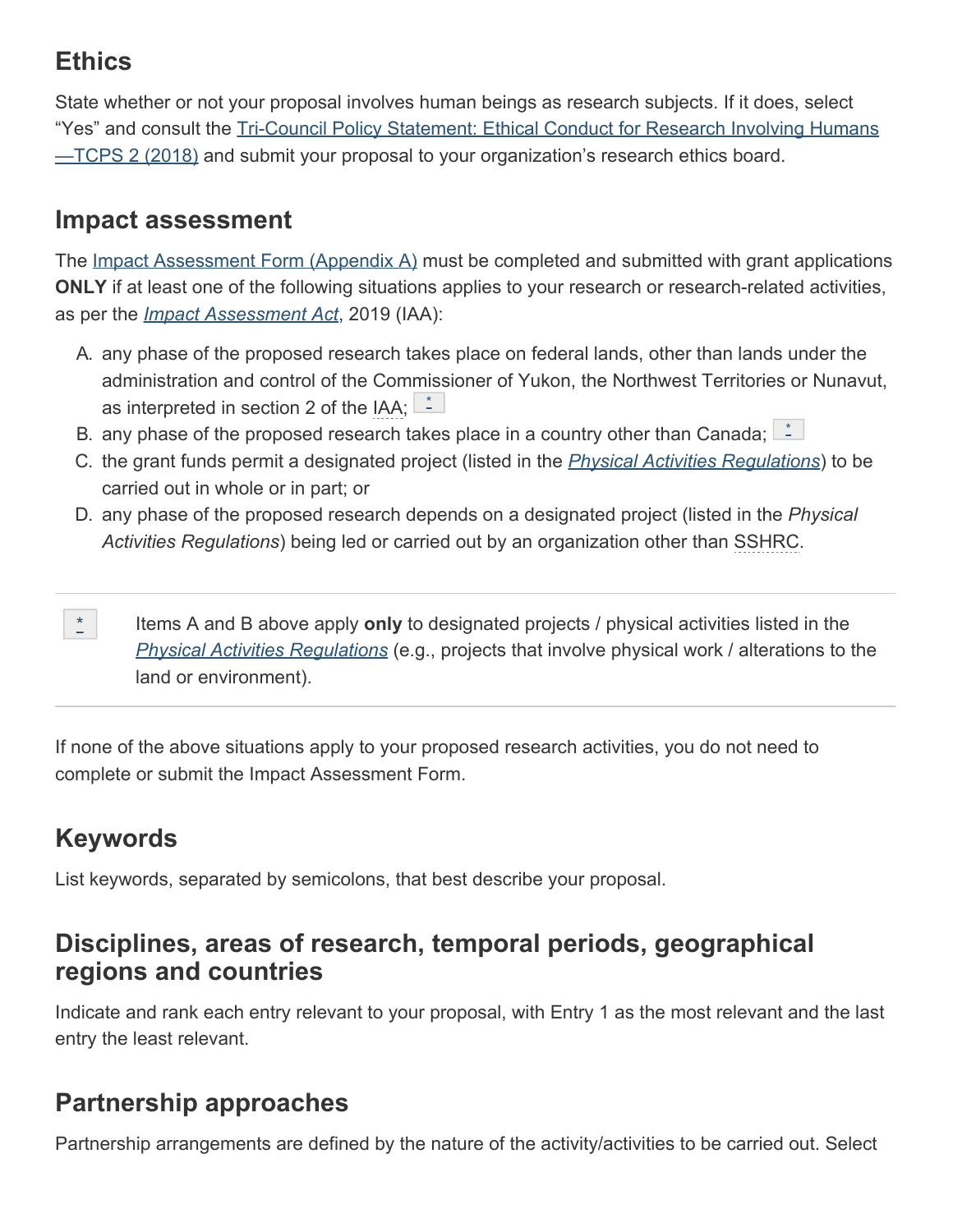one or more possible [formal partnership](https://www.sshrc-crsh.gc.ca/funding-financement/programs-programmes/definitions-eng.aspx#a10) approaches in the drop-down menu. If your approach is not listed, select "Other" from the list and type your approach in the box provided.

Approaches available within the Partnership Grants can include, but are not limited to, the following, as well as a combination thereof:

- cross-sector co-creation of knowledge and understanding;
- disciplinary and interdisciplinary research partnerships;
- networks for research and/or related activities;
- partnered chairs (see [Guidelines for Partnered Chairs](https://www.sshrc-crsh.gc.ca/funding-financement/policies-politiques/partnered_chairs-chaires_partenariat-eng.aspx));
- partnered knowledge mobilization;
- partnered research centres; and
- partnered research training initiatives (see [Guidelines for Partnered Research Training](https://www.sshrc-crsh.gc.ca/funding-financement/policies-politiques/partnered_research_training-partenariat_de_formation_de_recherche-eng.aspx) [Initiatives\)](https://www.sshrc-crsh.gc.ca/funding-financement/policies-politiques/partnered_research_training-partenariat_de_formation_de_recherche-eng.aspx).
- If you have selected the Talent program as a program name under Identification, you must select partnered research training initiatives as an approach.

## **Previous SSHRC funding (if applicable) Maximum one page**

If the proposed partnerships' activities are the result of previous SSHRC-funded activities, explain how they differ from those previously financed through SSHRC grants. Describe the results and impacts of past SSHRC-funded activities, and explain how these could influence the new activities offered in your proposal. Describe any potential or perceived overlaps with, as well as value added for, other continued SSHRC funding. Also describe any links developed with the partner organizations as part of previous SSHRC-funded activities.

## **Co-director(s)**

You can invite one or more [co-director](https://www.sshrc-crsh.gc.ca/funding-financement/programs-programmes/definitions-eng.aspx#a30)s in this module if your proposed partnership uses a co-director governance approach in which a co-director (or co-directors, if justified) shares intellectual leadership with the project director. This approach should be outlined and justified in the narrative portions of your application in relation to the research and related activities being proposed in the partnership. The project director is responsible for the overall intellectual leadership of the team or partnership, and is accountable, with the host institution, for coordinating the grant's overall financial and administrative aspects.

Ensure that co-directors invited in this section are eligible for that role. See the [eligibility](https://www.sshrc-crsh.gc.ca/funding-financement/programs-programmes/partnership_grants_stage2-subventions_partenariat_etape2-eng.aspx#4) [section of the Partnership Grants—Stage](https://www.sshrc-crsh.gc.ca/funding-financement/programs-programmes/partnership_grants_stage2-subventions_partenariat_etape2-eng.aspx#4) 2 funding opportunity description. CVs for codirectors who are ineligible can be removed from your application prior to its evaluation.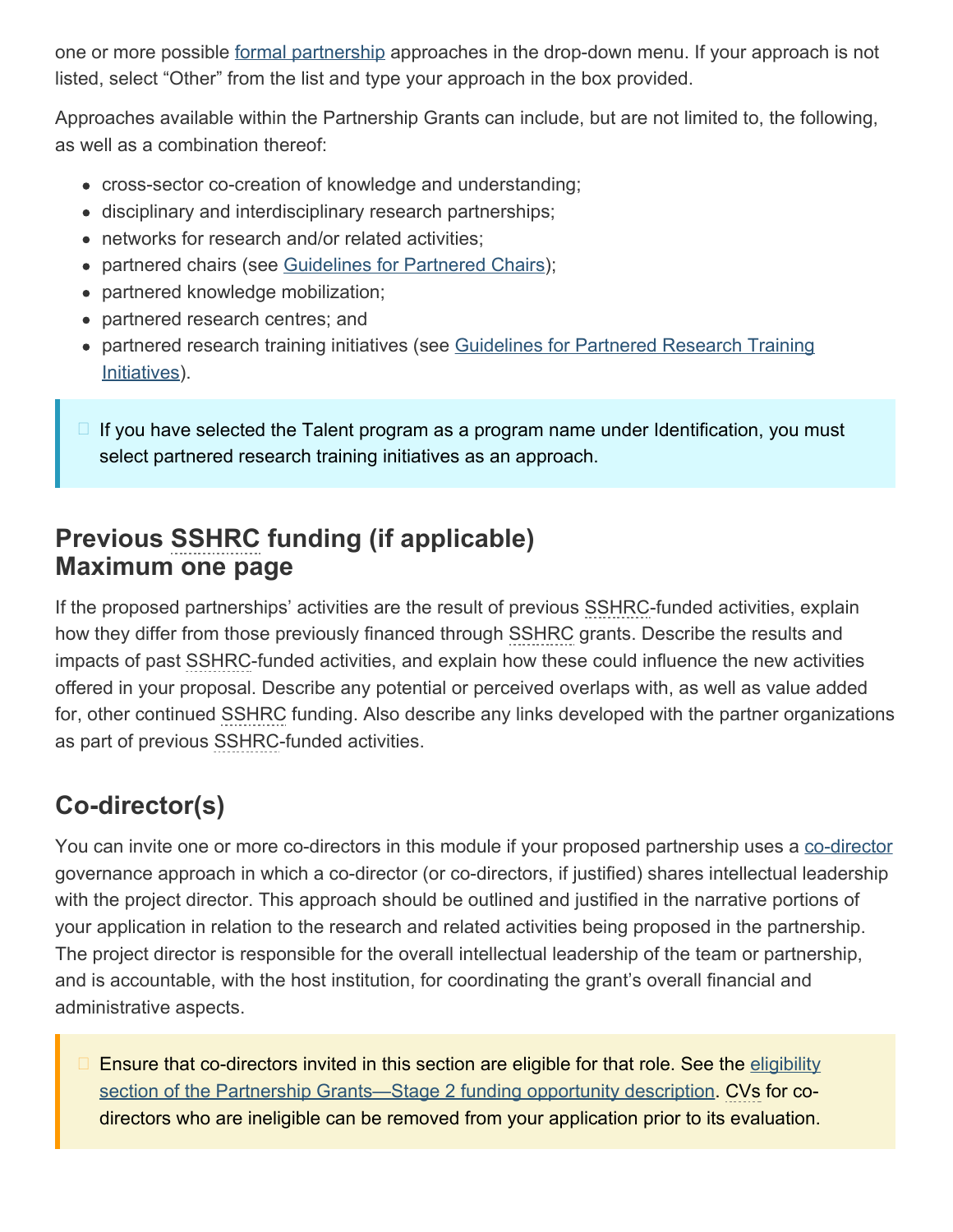### **Co-director invitation process:**

- Select "academic" or "non-academic."
- Enter the family name. **If you incorrectly type in a co-director's family name**, you will receive an error message. The system will recognize the discrepancy only after the **co-director** has accepted the invitation. For your application to be successfully verified, the **co-director**'s family name must be identical to the family name found in SSHRC's database.
- Enter the email address.
- Click "Save." The system will generate an email to each person, inviting them to participate in the application.

Each invited person is responsible for completing, verifying and submitting their "Accept Invitation Form."

Your application will not be "Verified Successfully" until all the co-directors you invited have successfully completed and verified their invitation.

| <b>Status</b>                                     | <b>Definition</b>                                                                                                                                                                                                                                                                                                                                                               |
|---------------------------------------------------|---------------------------------------------------------------------------------------------------------------------------------------------------------------------------------------------------------------------------------------------------------------------------------------------------------------------------------------------------------------------------------|
| Invitation<br>not yet<br>accepted                 | A co-director has not accepted the invitation.<br>OR.<br>If the co-director deleted the system-generated invitation email by error, as the<br>applicant you can click "Resend email," and the same invitation will be sent again.<br><b>OR</b><br>If the co-director has declined the invitation, you must remove the person from the<br>application by clicking "Clear entry." |
| Invitation<br>accepted<br>but not yet<br>verified | A co-director has accepted the invitation and a copy of their CV was attached to their<br>"Accept Invitation Form" on creation. The "Accept Invitation Form" has not yet been<br>verified. Click "View CV" to preview the co-director's CV and form.                                                                                                                            |
| Invitation<br>accepted<br>and verified            | A co-director's "Accept Invitation Form" has been completed and verified. Click<br>"View CV" to preview the co-director's CV and form.                                                                                                                                                                                                                                          |

### **SSHRC CV**

Co-directors affiliated with a **postsecondary institution** must submit a full SSHRC CV.

Co-directors from a **non-academic organization** have the option of submitting a full SSHRC CV or only completing the following mandatory fields: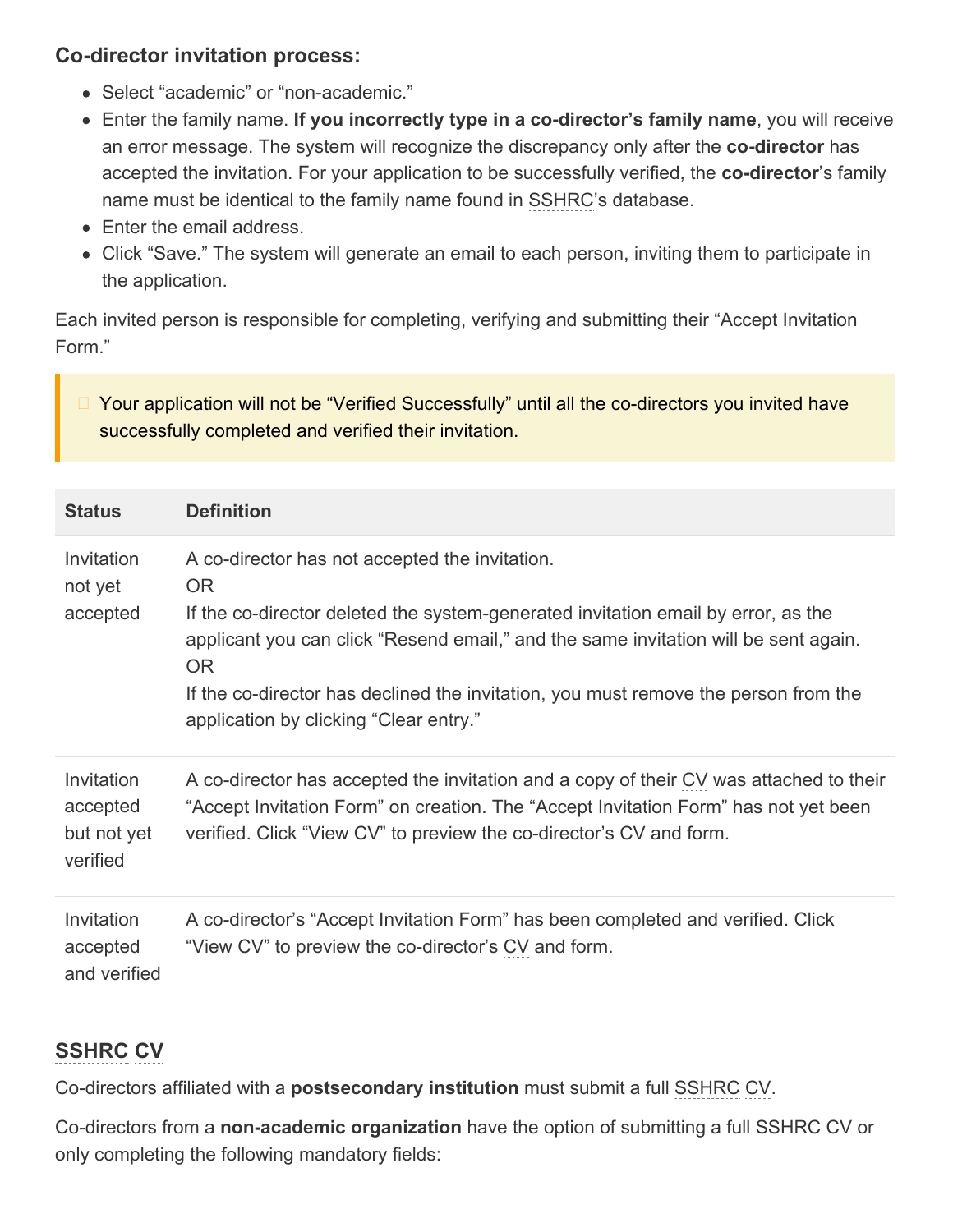- Identification module—Correspondence language
- Identification module—Permanent postal code
- Current position module—Organization, department, start date
- Current position module—Address
- Current position module—Primary phone number
- Research expertise module—Keywords
- Research expertise module—Discipline #1

### **Research contributions and relevant experience attachment**

In addition to meeting the CV requirements above, co-directors must also provide PDF attachments describing their research contributions and relevant experience.

A copy of the co-director's CV will be attached to the "Accept Invitation Form" on creation. As the project director, you will then be able to view each co-director's CVs as applicable. The instructions provided to co-directors outline the sections that can be included in the attachment. Co-directors can devote more space to certain sections depending on the nature of their past contributions and experience (for example, non-academic participants can have a larger Relevant experience section).

## <span id="page-10-0"></span>**Co-applicants with SSHRC CV**

You may invite up to 10 co-applicants with CVs. Additional co-applicants may be invited without SSHRC CVs in the Participants module; those co-applicants will have the option to add a one-page [Biographical Sketch](#page-12-0) to their Accept Invitation form.

Ensure that co-applicants invited in this section are eligible for that role. See the [eligibility](https://www.sshrc-crsh.gc.ca/funding-financement/programs-programmes/partnership_grants_stage2-subventions_partenariat_etape2-eng.aspx#4) [section of the Partnership Grants funding opportunity description](https://www.sshrc-crsh.gc.ca/funding-financement/programs-programmes/partnership_grants_stage2-subventions_partenariat_etape2-eng.aspx#4). CVs for co-applicants who are ineligible can be removed from your application prior to its evaluation.

#### **Co-applicant invitation process:**

- Select "academic" or "non-academic."
- Enter the family name. **If you incorrectly type in a co-applicant's family name**, you will receive an error message. The system will recognize the discrepancy only after the co-applicant has accepted the invitation. For your application to be successfully verified, the co-applicant's family name must be identical to the family name found in SSHRC's database.
- Enter the email address.
- Select "Save." The system will generate an email to each person, inviting them to participate in the application.
- **It is the responsibility of each invited person to complete, verify and submit their Accept Invitation form**.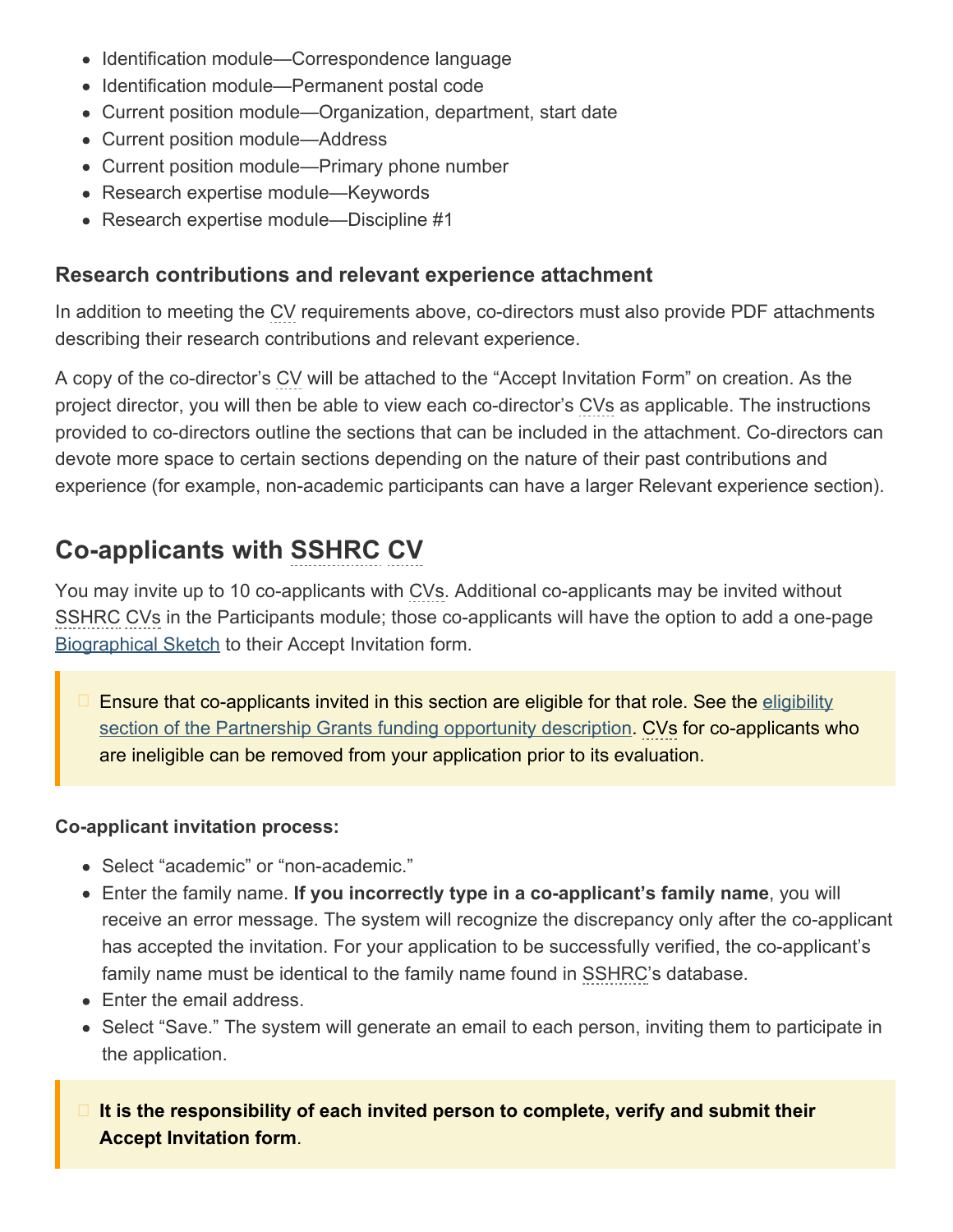□ Your application will not be "Verified Successfully" if all the co-applicants you invited have not successfully completed and verified their invitation.

| <b>Status</b>                               | <b>Definition</b>                                                                                                                                                                                                                                                                                                                                                                         |
|---------------------------------------------|-------------------------------------------------------------------------------------------------------------------------------------------------------------------------------------------------------------------------------------------------------------------------------------------------------------------------------------------------------------------------------------------|
| Invitation not yet accepted                 | Co-applicant has not accepted the invitation.<br><b>OR</b><br>If the co-applicant deleted the system-generated invitation email<br>by error, as the applicant you can click "Resend email," and the<br>same invitation will be sent again.<br><b>OR</b><br>If the co-applicant has declined the invitation, you must remove<br>the person from the application by clicking "Clear entry." |
| Invitation accepted but not yet<br>verified | Co-applicant has accepted the invitation and a copy of their CV<br>was attached to their Accept Invitation form on creation. The<br>Accept Invitation form is incomplete. Click "View CV" to preview<br>the co-applicant's CV and form.                                                                                                                                                   |
| Invitation accepted and verified            | Co-applicant's Accept Invitation form has been completed and<br>verified. Click "View CV" to preview the co-applicant's CV and<br>form.                                                                                                                                                                                                                                                   |

### **SSHRC CV**

Co-applicants with CVs must do the following:

- Co-applicants affiliated with a **postsecondary institution** must submit a full SSHRC CV.
- Co-applicants from a **non-academic organization** have the option of submitting a full SSHRC CV or only completing the following mandatory fields:
	- o Identification module—Correspondence language
	- o Identification module—Permanent postal code
	- Current position module—Organization, department, start date
	- Current position module—Address
	- Current position module—Primary phone number
	- Research expertise module—Keywords
	- Research expertise module—Discipline #1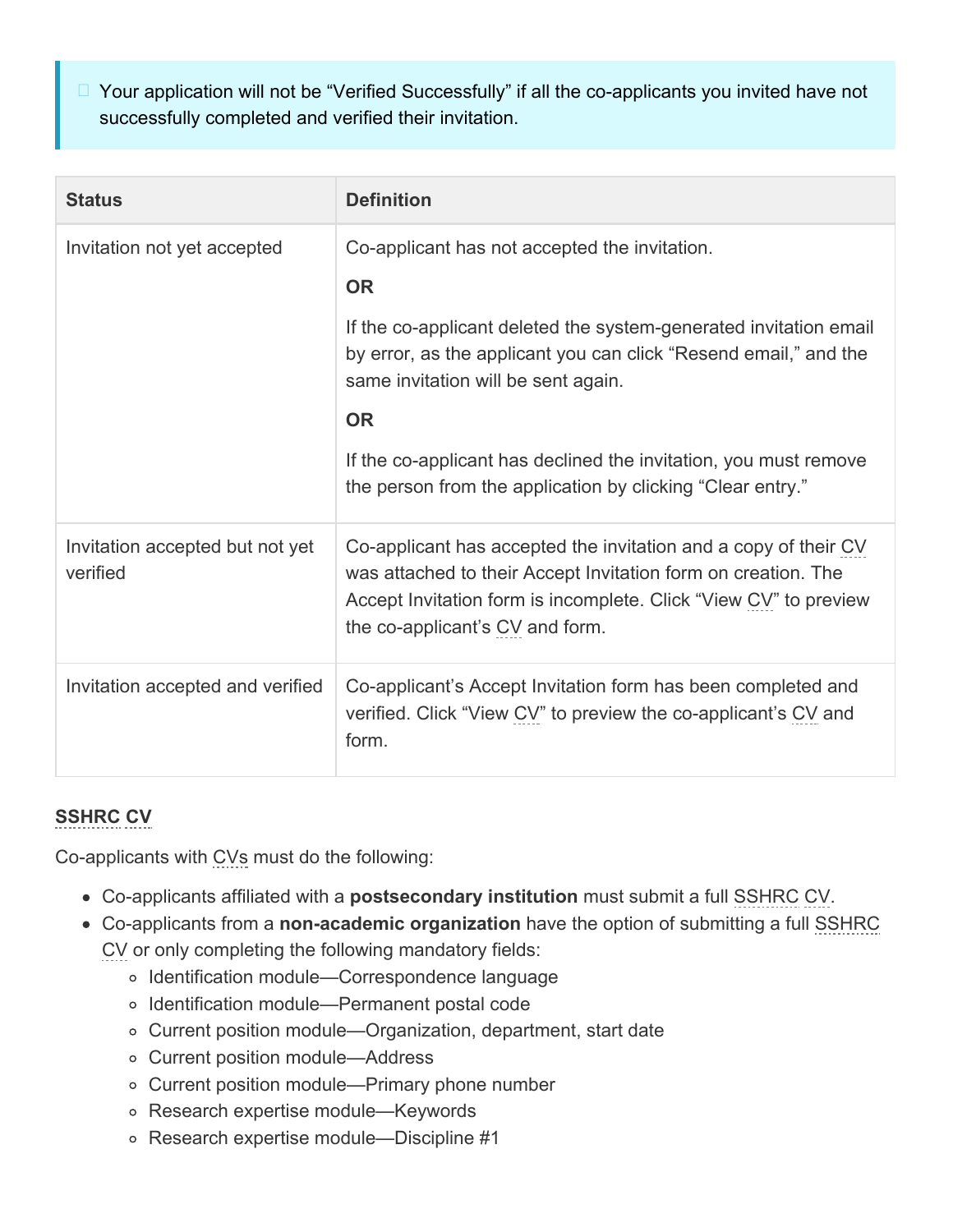#### **Research contributions and relevant experience attachment**

In addition to meeting the CV requirements above, co-applicants must also provide PDF attachments describing their research contributions and relevant experience.

A copy of the co-applicant's CV will be attached to the "Accept Invitation Form" on creation. As the project director, you will then be able to view each co-applicant's CVs as applicable. The [Co](#page-10-0)[applicants with SSHRC](#page-10-0) [CV](#page-10-0) instructions outline the sections that may be included in the attachment. Co-applicants may choose to devote more space to certain sections depending on the nature of their past contributions and experience (for example, non-academic participants may choose to have a larger Relevant experience section).

## <span id="page-12-0"></span>**Participants**

Participants invited in this section **do not submit SSHRC CVs.** See module [Co-applicants with](#page-10-0) [SSHRC](#page-10-0) [CVs](#page-10-0) to invite up to 10 co-applicants with CVs. Additional co-applicants without CVs may be invited in this module along with any collaborators. Co-applicants invited in this section may include an optional one-page Biographical Sketch.

The categories of "co-applicant" and "collaborator" accord with financial regulations outlined in the [Tri-](https://www.nserc-crsng.gc.ca/InterAgency-Interorganismes/TAFA-AFTO/guide-guide_eng.asp)[Agency Guide on Financial Administration,](https://www.nserc-crsng.gc.ca/InterAgency-Interorganismes/TAFA-AFTO/guide-guide_eng.asp) so project directors are encouraged to discuss roles and involvement in the team at the outset and to be clear about whether participants will have access to research funds prior to inviting them in a particular role.

### **Participant invitation process:**

- Select the role.
- If applicable, select "academic" or "non-academic."
- Enter the family name. **If you incorrectly type in a participant's family name**, you will receive an error message. The system will recognize the discrepancy only after the participant has accepted the invitation. For your application to be successfully verified, the participant's family name must be identical to the family name found in SSHRC's database.
- Enter the email address.
- Click "Save." The system will generate an email to each person, inviting them to participate in the application.

**It is the responsibility of each invited person to complete, verify and submit their "Accept Invitation Form" and Biographical Sketch (if applicable).**

**Note :** Your application will not be "Verified Successfully" until each participant you invited has successfully completed and verified their invitation.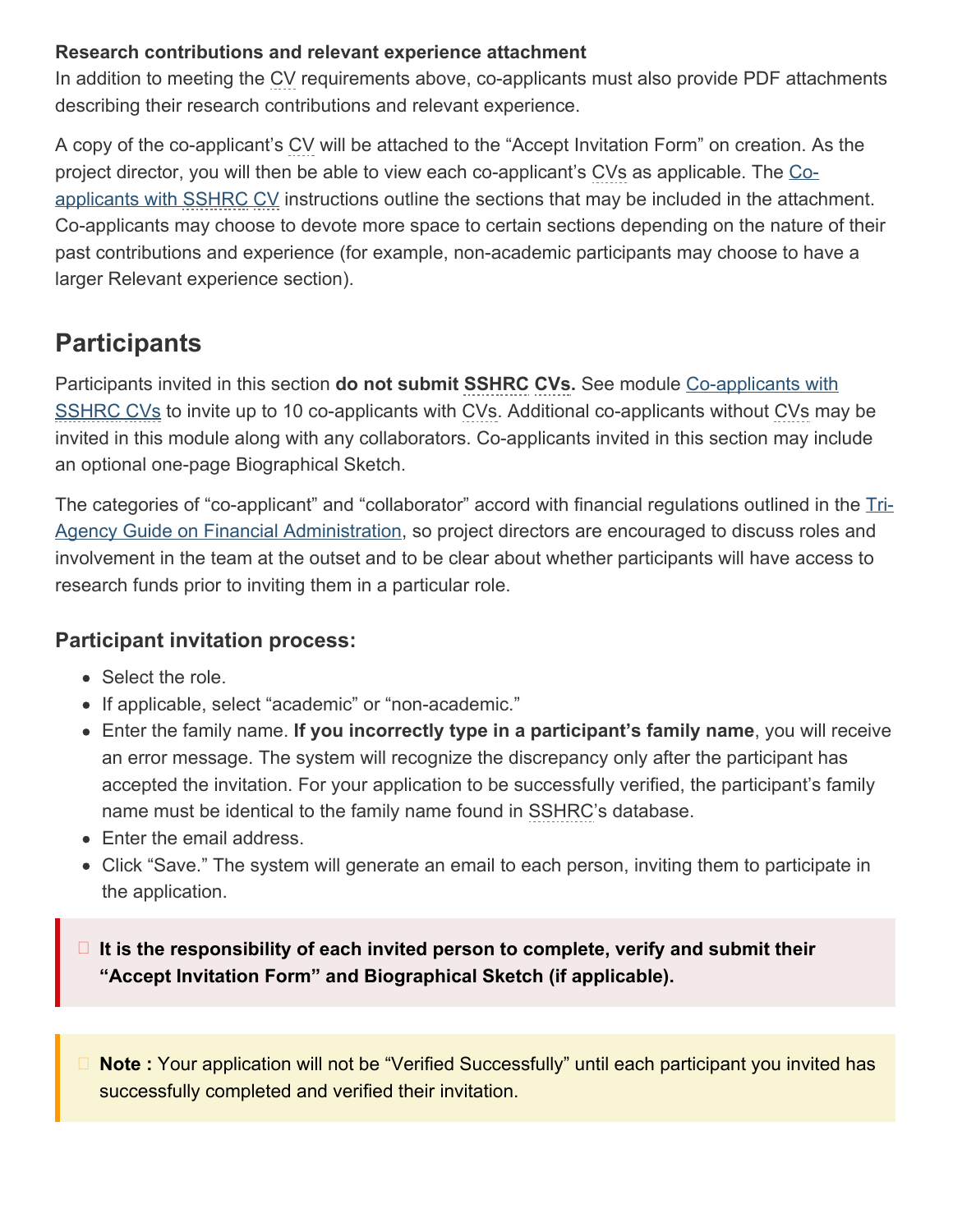| <b>Status</b>               | <b>Definition</b>                                                                                                                                                                                                                                                                                                                                                                                                        |
|-----------------------------|--------------------------------------------------------------------------------------------------------------------------------------------------------------------------------------------------------------------------------------------------------------------------------------------------------------------------------------------------------------------------------------------------------------------------|
| Invitation not yet accepted | Participant (co-applicant or collaborator) has not accepted the<br>invitation.<br><b>OR</b><br>If the participant deleted the system-generated invitation email by<br>error, as the applicant you can click "Resend email," and the<br>same invitation will be sent again.<br><b>OR</b><br>If the participant has declined the invitation, you must remove the<br>person from the application by clicking "Clear entry." |
| Invitation accepted         | Participant has accepted the invitation and the "Accept Invitation"<br>Form" was created. Click "View" to preview the form.                                                                                                                                                                                                                                                                                              |

# <span id="page-13-0"></span>**Invited partner organizations (mandatory)**

**Partner organization invitation process:**

- Enter the family name, first name and email address of each partner organization contact.
- Click "Save." The system will generate an email to each contact person, inviting them to participate in the application.
- **It is your responsibility as the project director to ensure that the invited person verifies and completes the form in advance of the application deadline.**

**Note :** Your application will not be "Verified Successfully" if all the contacts you have invited have not successfully completed and verified their invitation.

| <b>Status</b>               | <b>Definition</b>                                                                                                                                                                  |
|-----------------------------|------------------------------------------------------------------------------------------------------------------------------------------------------------------------------------|
| Invitation not yet accepted | Partner organization contact has not accepted the invitation.<br><b>OR</b>                                                                                                         |
|                             | If the partner organization contact deleted the system-generated<br>email by error, as the applicant, you can click "Resend email,"<br>and the same invitation will be sent again. |

 $\Box$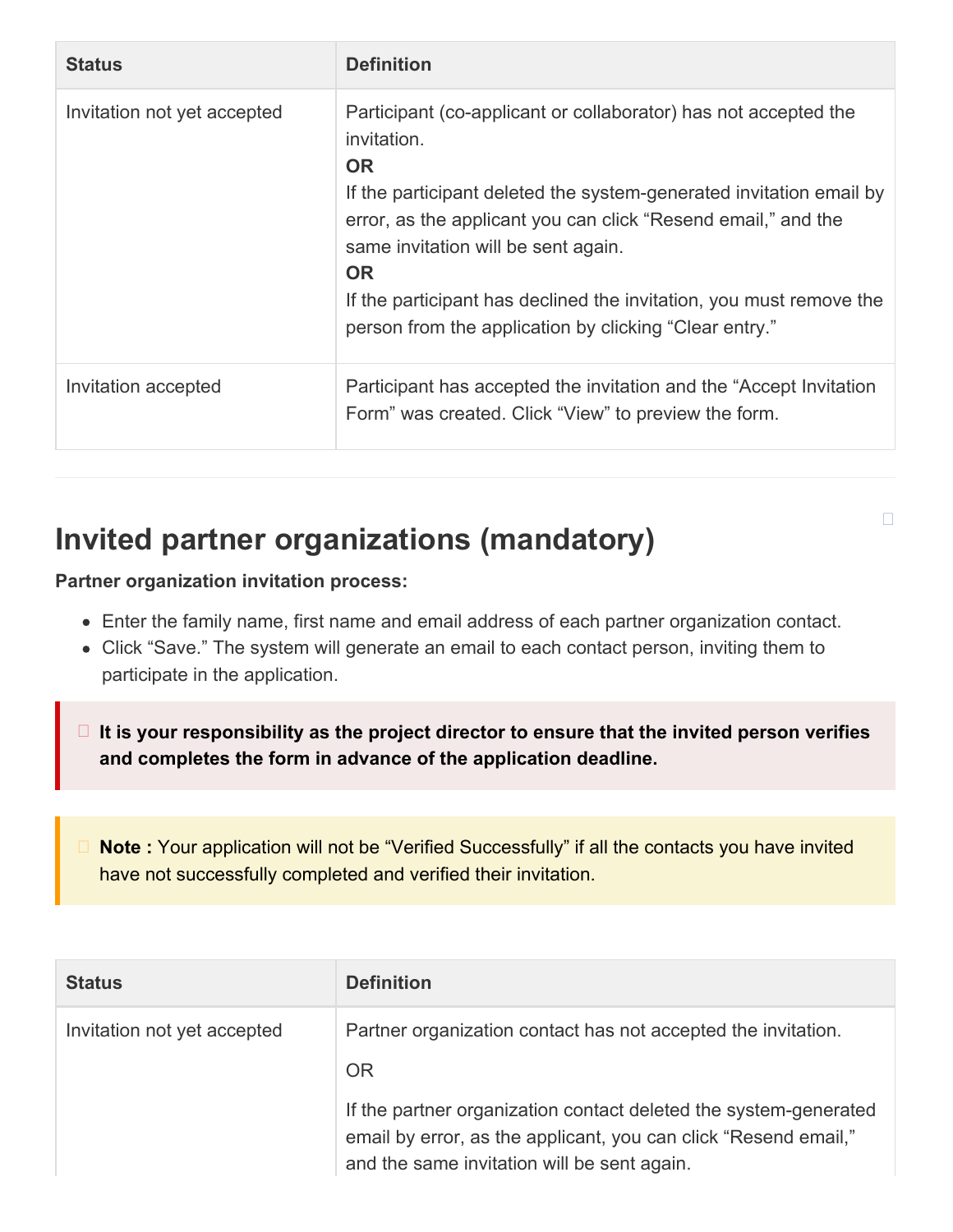| Invitation refused                          | Partner organization contact was unable to complete the form.                                                                                                        |
|---------------------------------------------|----------------------------------------------------------------------------------------------------------------------------------------------------------------------|
| Invitation accepted but not yet<br>verified | "Partner Organization Form" has been created but is incomplete.<br>Click "View" to preview the form.                                                                 |
| Form completed                              | "Partner Organization Form" has been verified and completed.<br>The form will be attached electronically to your application once it<br>has been submitted to SSHRC. |

**It is the responsibility of each invited partner organization contact to complete, verify and submit their "Accept Invitation Form," including their Letter of Engagement.** Each letter should be written on official letterhead and include the following:

- the relevance and significance of the project objectives for the partner organization;
- the exact nature of the involvement of the partner organization during the lifespan of the project, including the intellectual leadership and governance of the partnership, where appropriate;
- precise details on the financial and/or [in-kind contributions](https://www.sshrc-crsh.gc.ca/funding-financement/programs-programmes/definitions-eng.aspx#a15) to be provided by the partner; and
- the expected outcomes that the partner organization wishes to achieve.

By submitting, the partner organization is acknowledging that it has read and agrees in principle with the objective(s) of the proposal.

# <span id="page-14-0"></span>**Summary of proposal (mandatory)**

#### **Maximum one page**

Provide a clear summary of your proposal indicating:

- the challenges or issues to be addressed;
- the overall goal and objectives of the proposed partnership; and
- the breadth of the partnership, and the meaningful engagement of the partner organizations involved.

# <span id="page-14-1"></span>**Knowledge mobilization plan (mandatory)**

 **Maximum two pages**

 $\Box$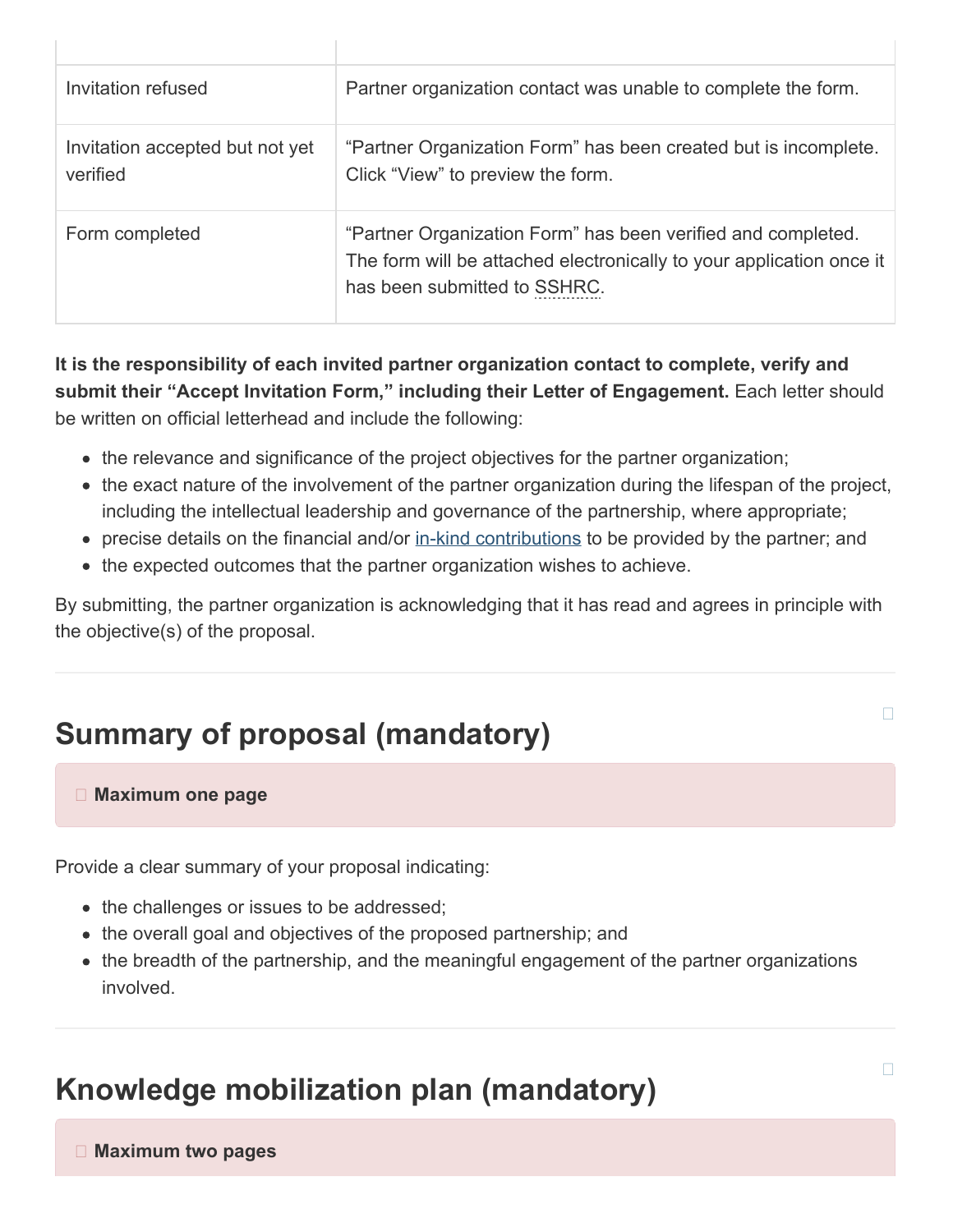In planning your research project, consider the ways in which merit reviewers assess knowledge mobilization activities. For example, reviewers are advised to evaluate, under the Feasibility criterion, the "quality and appropriateness of knowledge mobilization plans, including effective dissemination, exchange and engagement with stakeholders within and/or beyond the research community, where applicable." Reviewers are also advised to evaluate EDI considerations in the design of the knowledge mobilization activities, as applicable.

SSHRC encourages its funding recipients to disseminate research knowledge in both official languages, whenever feasible and/or appropriate.

Include a plan to increase knowledge uptake by target audiences, and anticipated outputs, outcomes and/or impacts of social sciences and humanities knowledge among various appropriate audiences or participants (academic and/or non-academic), including:

- methodologies and approaches to engage appropriate target audiences or participants, including, as applicable, diverse groups of researchers, policy-makers, business leaders, community groups, educators, media, international audiences, practitioners, decision-makers and the general public;
- details about how EDI considerations will be addressed in the design of knowledge mobilization activities, as applicable (refer to SSHRC's [Guide to Addressing Equity, Diversity and Inclusion](https://www.sshrc-crsh.gc.ca/funding-financement/apply-demande/guides/partnership_edi_guide-partenariats_guide_edi-eng.aspx) [Considerations in Partnership Grant Applications,](https://www.sshrc-crsh.gc.ca/funding-financement/apply-demande/guides/partnership_edi_guide-partenariats_guide_edi-eng.aspx) and in particular, the section [EDI in research](https://www.sshrc-crsh.gc.ca/funding-financement/apply-demande/guides/partnership_edi_guide-partenariats_guide_edi-eng.aspx#5) [design\)](https://www.sshrc-crsh.gc.ca/funding-financement/apply-demande/guides/partnership_edi_guide-partenariats_guide_edi-eng.aspx#5)—a rationale must be provided in cases where a research team believes EDI considerations are not applicable to the design of knowledge mobilization plans;
- timeframes or a schedule for the intended knowledge mobilization activities; and
- justifications for how the above points fit within the project's particular knowledge mobilization objectives.

#### **Open access and data management**

Grant holders must follow the [Tri-Agency Open Access Policy on Publications.](http://www.science.gc.ca/eic/site/063.nsf/eng/h_F6765465.html?OpenDocument) To the extent possible, and in keeping with this policy and SSHRC's endorsement of open access forms of knowledge dissemination, grant holders should make their research results openly available through, for example, open access publications, websites, publicly accessible databases and/or institutional repositories. To learn more, consult the [Open Access overview](http://www.science.gc.ca/eic/site/063.nsf/eng/h_75F21A63.html?OpenDocument).

# <span id="page-15-0"></span>**List of references or bibliography (mandatory)**

 $\Box$ 

#### **Maximum ten pages**

List all references cited or works referred to in your proposal. SSHRC recognizes and allows the use of different referencing styles.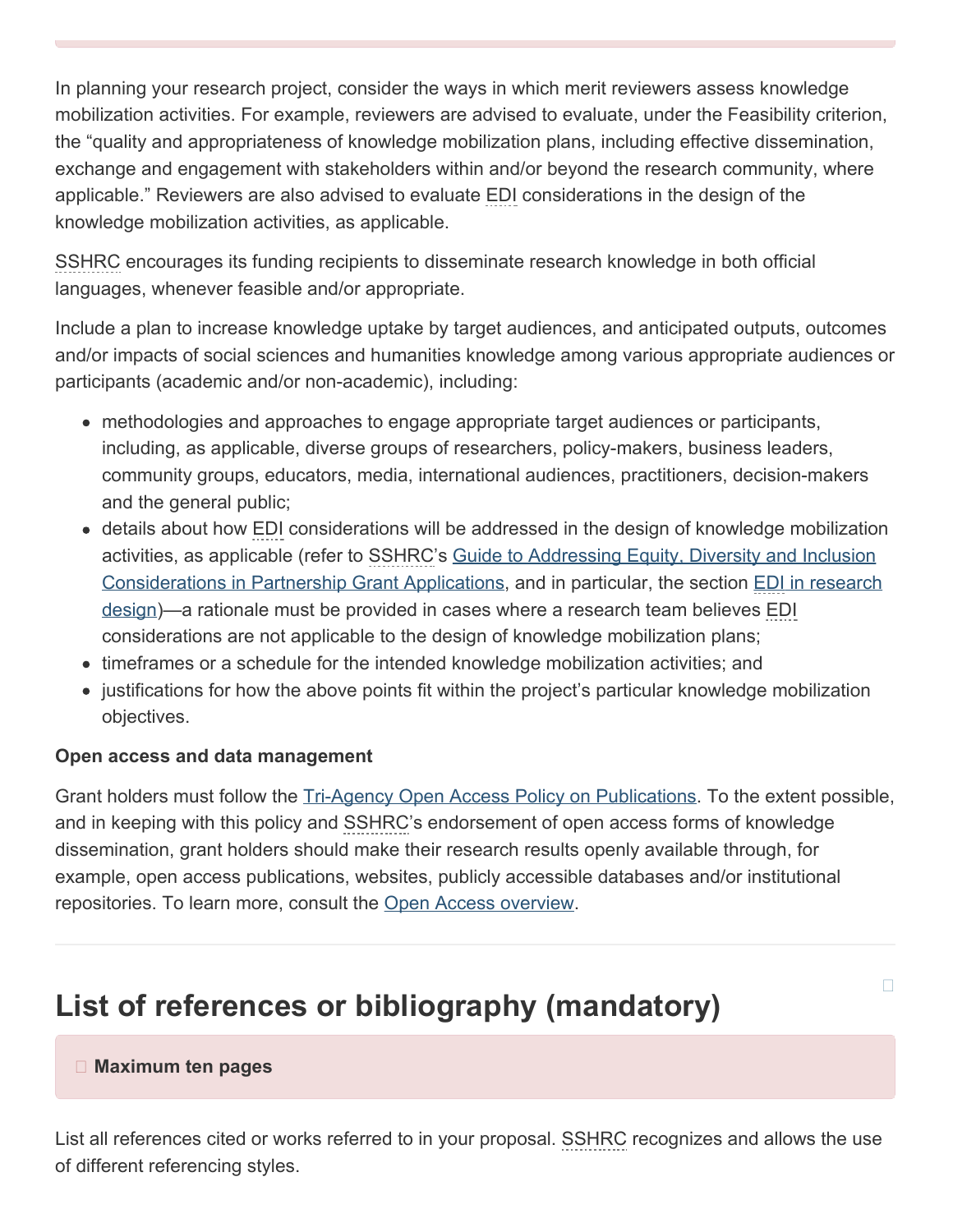If you have included references by the project director, co-directors, co-applicants or collaborators, indicate these in bold type.

# <span id="page-16-0"></span>**Expected outcomes (mandatory)**

The project's expected outcomes are essential for the adjudication of the proposal and are part of the Challenge evaluation criterion. Elaborate on the potential benefits and/or outcomes of your proposed project. You will be able to share how your outcomes have evolved in follow-up achievement reports.

## **Outcomes**

Research and related outcomes include enhanced curriculum and teaching material, enriched public discourse, improved public policies, enhanced business strategies and increased innovations in every sector of society, as well as graduate supervision opportunities. Research outcomes, which are facilitated by the effective mobilization of knowledge, then permeate daily life in the form of new thinking and behaviour that lead to improvements in our economic, social, cultural and intellectual well-being.

For "Scholarly benefits," "Social benefits" and "Audiences," indicate and rank selections in order of importance. If the information is not listed, select "Other" from the list and type the information in the box provided.

### **Expected outcomes summary**

Describe the potential benefits and outcomes (e.g., evolution, effects, potential learning and implications) that could emerge from the proposed project as a result of knowledge mobilization activities.

# <span id="page-16-1"></span>**Goal and project description (mandatory)**

 $\Box$ 

 $\Box$ 

### **Maximum eight pages**

**Before writing your proposal, consult the [evaluation criteria](https://www.sshrc-crsh.gc.ca/funding-financement/programs-programmes/partnership_grants_stage2-subventions_partenariat_etape2-eng.aspx#6) in the funding opportunity description.** SSHRC encourages the use of tables and charts, as they are often the most effective and efficient way to capture the proposed structure and co-ordination of [formal partnerships](https://www.sshrc-crsh.gc.ca/funding-financement/programs-programmes/definitions-eng.aspx#a10) and activities.

Provide the following information in your description: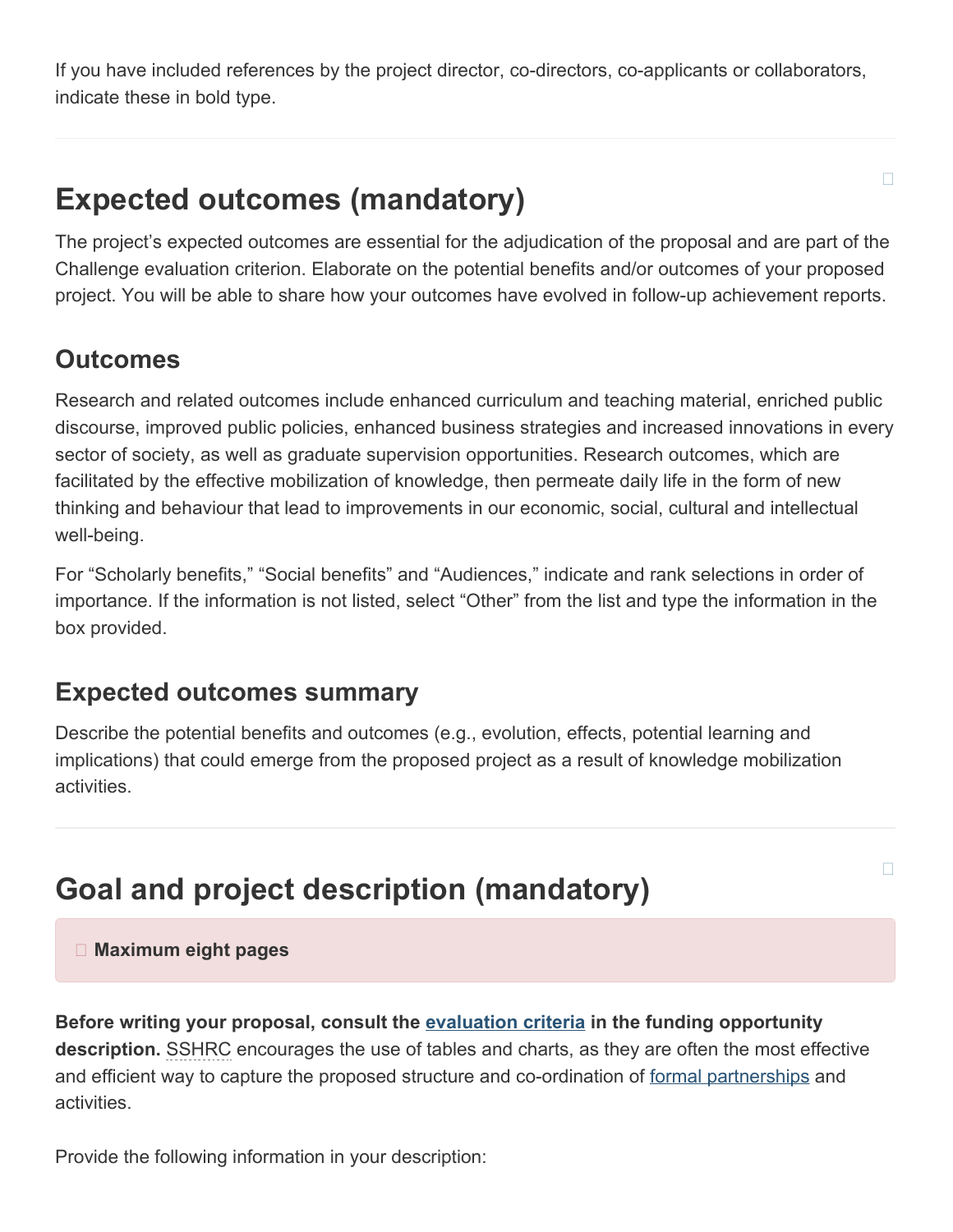- Clearly justify your proposal in the stated program objectives (i.e., Insight, Connection, Talent) and partnership approaches, and state the overall goal and specific objectives that the partnership will address during the lifespan of the grant. Demonstrate the relevance and significance of these objectives for all the participating partner organizations.
- Describe the proposed project's originality, significance (economic, social, cultural and intellectual) and expected contribution to knowledge in the social sciences and/or humanities.
- Demonstrate the appropriateness of the theoretical and methodological approaches that will be chosen to meet the stated objectives. Include a literature review. SSHRC encourages applicants to discuss, if applicable, how research data arising from the project will be managed, including collection, preservation and sharing.
- Include EDI considerations in the research design, as applicable (refer to SSHRC's [Guide to](https://www.sshrc-crsh.gc.ca/funding-financement/apply-demande/guides/partnership_edi_guide-partenariats_guide_edi-eng.aspx) [Addressing Equity, Diversity and Inclusion Considerations in Partnership Grant Applications](https://www.sshrc-crsh.gc.ca/funding-financement/apply-demande/guides/partnership_edi_guide-partenariats_guide_edi-eng.aspx), and in particular, the section **EDI** in research design). A rationale must be provided in cases where a research team believes no aspect of the research design could benefit from an analysis that considers EDI.
- Address the appropriateness of the duration (four to seven years) chosen to achieve the objectives.
- For **partnered research training initiatives** only, also:
	- o describe the merit of the proposed initiative and how it meets SSHRC's [Guidelines for](https://www.sshrc-crsh.gc.ca/funding-financement/policies-politiques/partnered_research_training-partenariat_de_formation_de_recherche-eng.aspx) [Partnered Research Training Initiatives;](https://www.sshrc-crsh.gc.ca/funding-financement/policies-politiques/partnered_research_training-partenariat_de_formation_de_recherche-eng.aspx)
	- include, in a table, information on the number of registered students and/or postdoctoral researchers expected to participate on an annual basis; and
	- o briefly indicate how the training of each group of trainees will be structured and managed.

 $\Box$ 

Contingency plans related to the potential impact of the COVID-19 pandemic on your research project may be described in this section, if appropriate. This is not mandatory, but it may assist the merit review committee in assessing the feasibility of your proposal if your research plans are significantly disrupted, e.g., if international travel is not possible.

# <span id="page-17-0"></span>**Research-creation support material (if applicable)**

#### **Maximum one page**

If in the [Identification module](#page-4-0) you have self-identified yours as a [research-creation](https://www.sshrc-crsh.gc.ca/funding-financement/programs-programmes/definitions-eng.aspx#a22) project, you **must** include a website link to provide samples of work that best illustrate the qualifications of the team and/or the nature of the proposed research-creation.

When including a website link, follow these instructions:

• Provide the complete and exact URL and indicate the path to access the intended support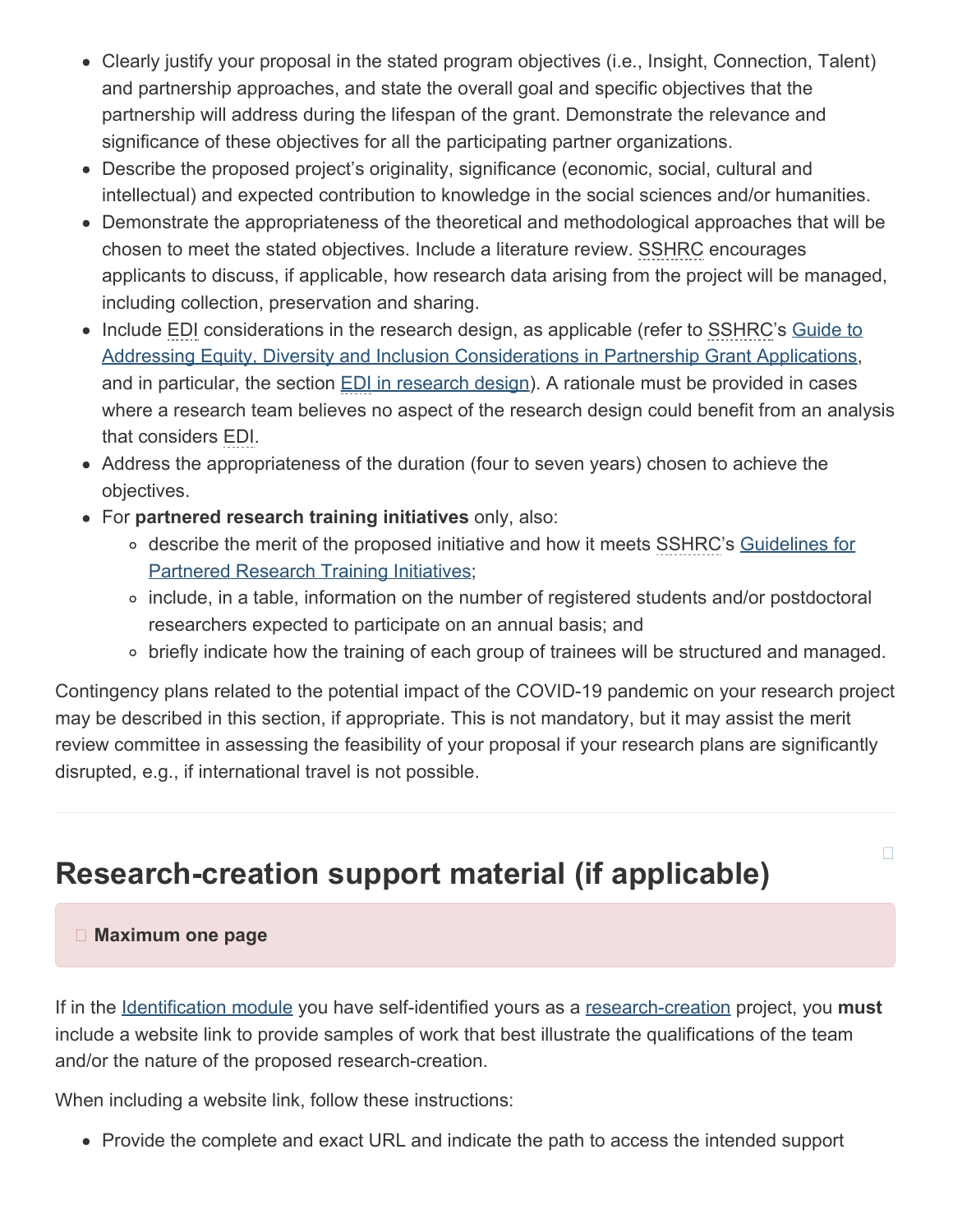material on the website.

- Include a list of up to three works or excerpts of works to which you would like to direct the reviewers (e.g., images, audio, video, written material). Provide titles, dates of creation/production and a brief context for the works presented. Explain why you are including these items and how they relate to your proposed project.
- Ensure that the website and all links involved will be operational up to six months after the application deadline.
- Specify the browser and version that should be used.
- SSHRC assumes no responsibility in cases where links provided are broken or the server is unavailable during the adjudication period. Reasonable efforts will be made to view or listen to support material; however, due to technical challenges, SSHRC cannot guarantee that the samples will be accessed. Consider that reviewers will have very limited time per application to view, read or listen to samples of work. Note that only links provided in the support material attachment will be used by merit reviewers.

See SSHRC's [Guidelines for Research-Creation Support Materials](https://www.sshrc-crsh.gc.ca/funding-financement/policies-politiques/research_creation-recherche_creation-eng.aspx) for more information.  $\Box$ 

# <span id="page-18-0"></span>**Description of formal partnership (mandatory)**

#### $\Box$

### **Maximum four pages**

Prior to filling out this section, see SSHRC's definitions of [partner organization](https://www.sshrc-crsh.gc.ca/funding-financement/programs-programmes/definitions-eng.aspx#a13) and [formal](https://www.sshrc-crsh.gc.ca/funding-financement/programs-programmes/definitions-eng.aspx#a10) [partnership,](https://www.sshrc-crsh.gc.ca/funding-financement/programs-programmes/definitions-eng.aspx#a10) and the exclusions in the [Guidelines for Cash and In-Kind Contributions](https://www.sshrc-crsh.gc.ca/funding-financement/policies-politiques/cash_inkind-especes_en_nature-eng.aspx).

Define and fully describe the partnership, so committee members can clearly understand that your proposal is a genuine [formal partnership](https://www.sshrc-crsh.gc.ca/funding-financement/programs-programmes/definitions-eng.aspx#a10). In this attachment, explain:

- why a partnership approach is appropriate for the proposed activities, and demonstrate, specifically, how such a partnership adds value beyond what could be achieved through other approaches;
- how the partner organizations will participate in the intellectual leadership of the partnership;
- the extent to which the partner organizations will participate in the partnership's EDI plans, if applicable (refer to SSHRC's [Guide to Addressing Equity, Diversity and Inclusion](https://www.sshrc-crsh.gc.ca/funding-financement/apply-demande/guides/partnership_edi_guide-partenariats_guide_edi-eng.aspx) [Considerations in Partnership Grant Applications\)](https://www.sshrc-crsh.gc.ca/funding-financement/apply-demande/guides/partnership_edi_guide-partenariats_guide_edi-eng.aspx);
- the anticipated challenges in building the partnership, and how these will be addressed;
- how partner organizations will benefit from participating in the partnership;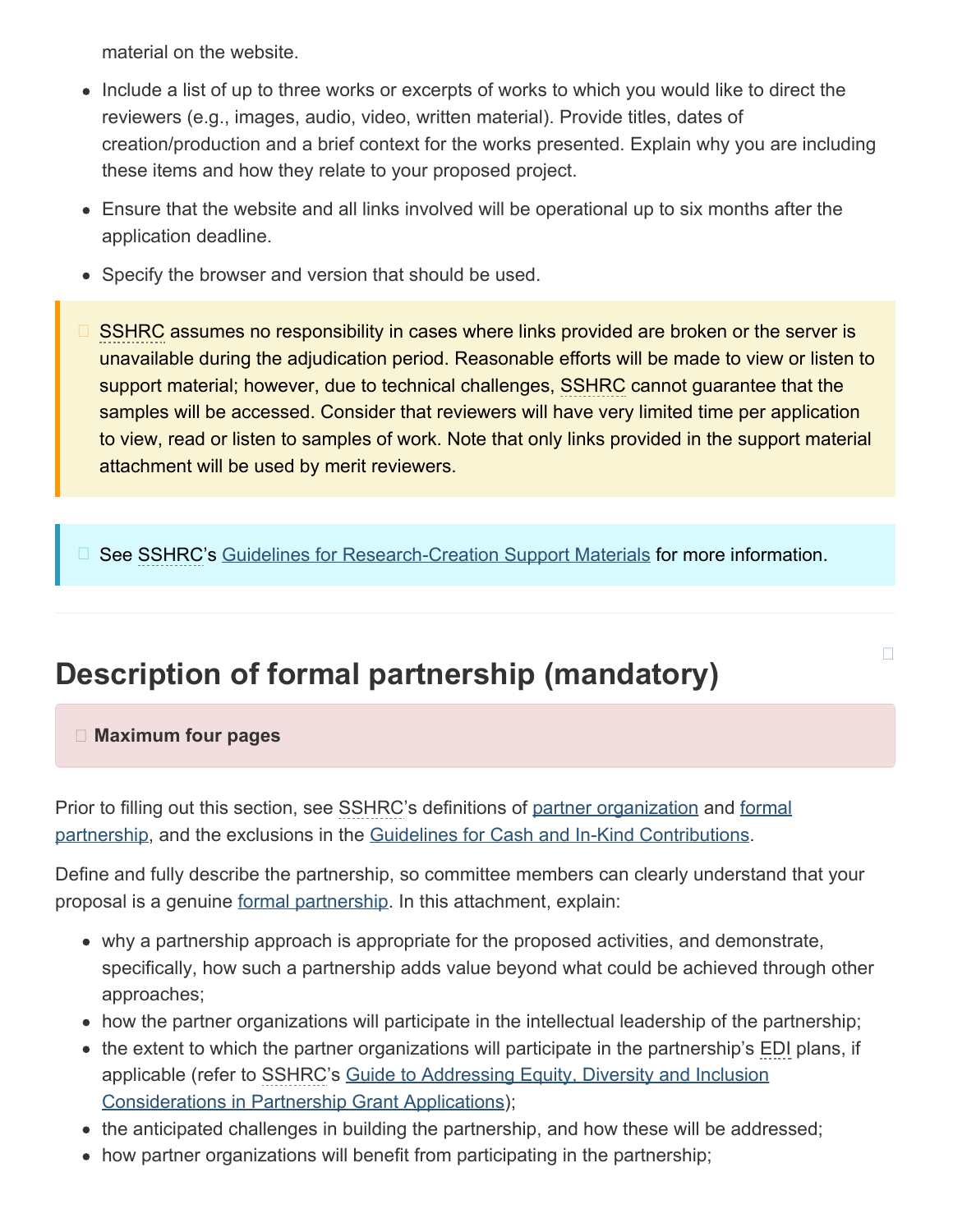- how your application integrates the expertise of all partner organizations in the conduct of the activities; and
- how the partnership has evolved since Stage 1.

## <span id="page-19-0"></span>**Partnered chairs (if applicable)**

#### **Maximum one page**

If you are using a partnered chair approach, identify the proposed partnered chairholder(s), and provide the following information:

- the identity of the proposed partnered chairholder(s) and the selection process used;
- $\bullet$  the track record of the proposed partnered chairholder(s);
- $\bullet$  the relevance of the partnered chair(s) for achieving the proposed project goals;
- evidence demonstrating that the host institution and/or its partners have the confirmed cash to cover the salary of the partnered chair(s) for the duration of the grant; and
- an outline of the proposed program of research, training and related activities to be undertaken by partnered chair(s).

## <span id="page-19-1"></span>**Governance (mandatory)**

#### **Maximum two pages**

Define and fully describe your proposed partnership governance structure. You are strongly encouraged to include a diagram to illustrate the governance structure. In this attachment:

- explain the choice of management and governance arrangements, as well as of leadership, in the design and conduct of the research, research training, and/or research-related activities. If your proposed partnership uses a co-director governance approach in which a co-director (or co-directors, if justified) shares intellectual leadership with the project director, outline and justify the approach in relation to the proposed research and related activities. The project director and host institution are accountable for coordinating the grant's overall financial and administrative aspects;
- describe the nature of the co-directors', co-applicants', collaborators' and partner organizations' participation in the partnership's governance structure, if appropriate;
- describe the EDI plan for promoting a diverse team, inclusive working environment and equitable opportunities within the partnership (refer to [Appendix](https://www.sshrc-crsh.gc.ca/funding-financement/apply-demande/guides/partnership_edi_guide-partenariats_guide_edi-eng.aspx#appendix-b) B of SSHRC's [Guide to](https://www.sshrc-crsh.gc.ca/funding-financement/apply-demande/guides/partnership_edi_guide-partenariats_guide_edi-eng.aspx)

 $\Box$ 

### $\Box$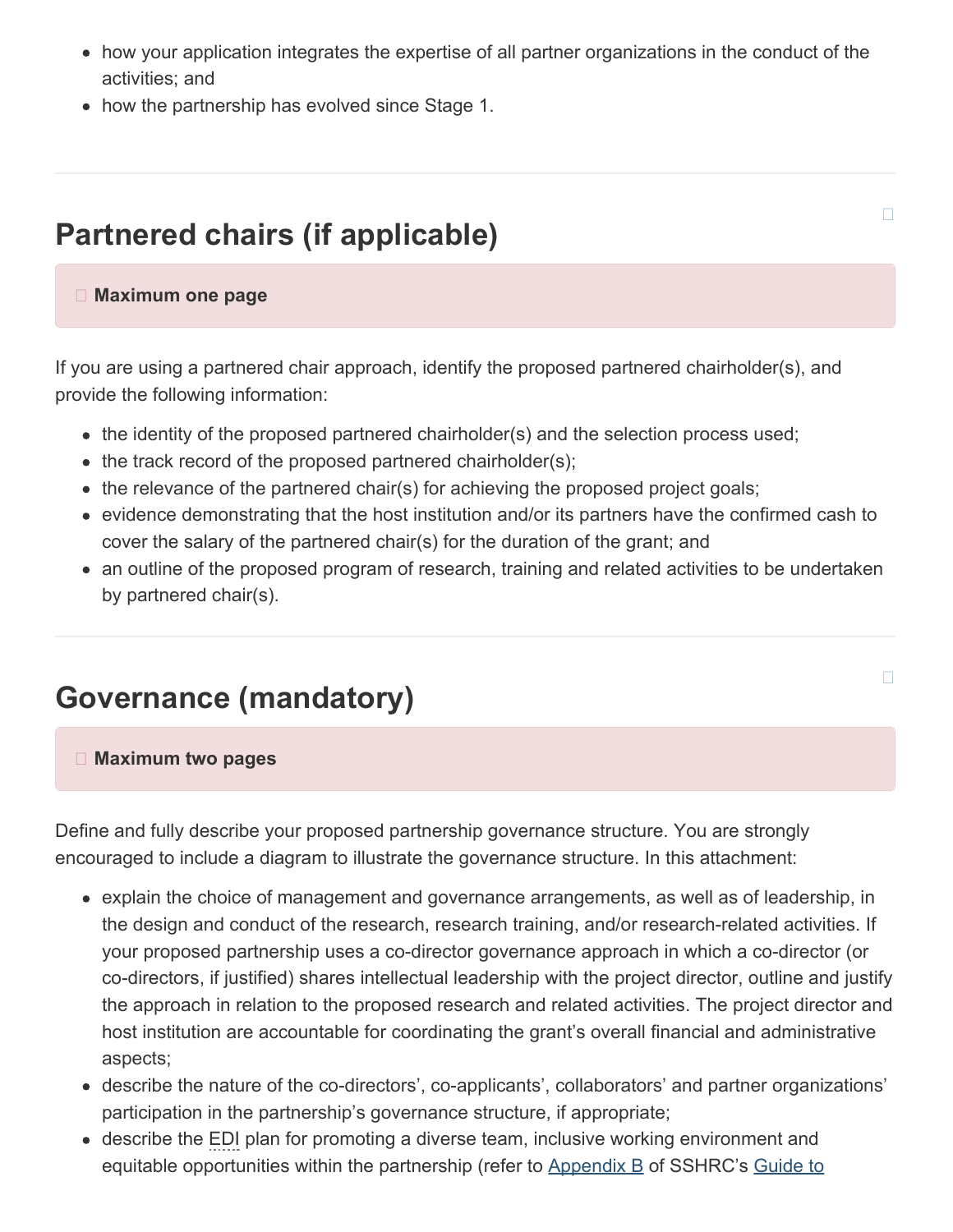[Addressing Equity, Diversity and Inclusion Considerations in Partnership Grant Applications](https://www.sshrc-crsh.gc.ca/funding-financement/apply-demande/guides/partnership_edi_guide-partenariats_guide_edi-eng.aspx) for examples of EDI in research practice);

- describe the involvement of key partner organizations in the decision-making process, and explain the conditions, if any, under which they are participating;
- describe the involvement of the host institution/organization in supporting the partnership (e.g., infrastructure, cash and/or in-kind support, services, training);
- identify how issues will be resolved; and
- explain accountability and decision-making authority.
- **Note about the EDI plan:** Applicants must identify **concrete practices** that will be employed to ensure that EDI is being intentionally and proactively considered in composing the team and recruiting team members. It is not sufficient to say that the team is already complete and/or diverse; applicants must clearly demonstrate that EDI was taken into consideration within the team composition and will continue to be if the composition of the team changes throughout the duration of the grant. Refer to SSHRC's [Guide to Addressing Equity, Diversity](https://www.sshrc-crsh.gc.ca/funding-financement/apply-demande/guides/partnership_edi_guide-partenariats_guide_edi-eng.aspx) [and Inclusion Considerations in Partnership Grant Applications](https://www.sshrc-crsh.gc.ca/funding-financement/apply-demande/guides/partnership_edi_guide-partenariats_guide_edi-eng.aspx) and, in particular, the section [EDI in research practice](https://www.sshrc-crsh.gc.ca/funding-financement/apply-demande/guides/partnership_edi_guide-partenariats_guide_edi-eng.aspx#4).

# <span id="page-20-0"></span>**Participants' involvement (mandatory)**

#### **Maximum two pages**

Explain the different types of expertise needed to ensure the partnership's success. Describe the roles, responsibilities and contributions of the project director, co-directors, and key co-applicants and/or collaborators, as well as other key participants. Clearly indicate, where appropriate, whether they are from an academic or a non-academic sector (e.g., not-for-profit organization, philanthropic foundation, public or private sector organization), and how the activities and expertise of each member will support and enhance the proposed partnership.

**Note about privacy and confidentiality:** Applicants must protect the privacy and confidentiality of all team members and trainees. How an individual self-identifies is considered personal and confidential information. If a team member's self-identification (for example, gender, Indigenous identity, disability or racial background) is relevant to the research project, you may include that self-identity information in this section **only with their consent.** Otherwise, self-identification information about any team member should not appear in the application.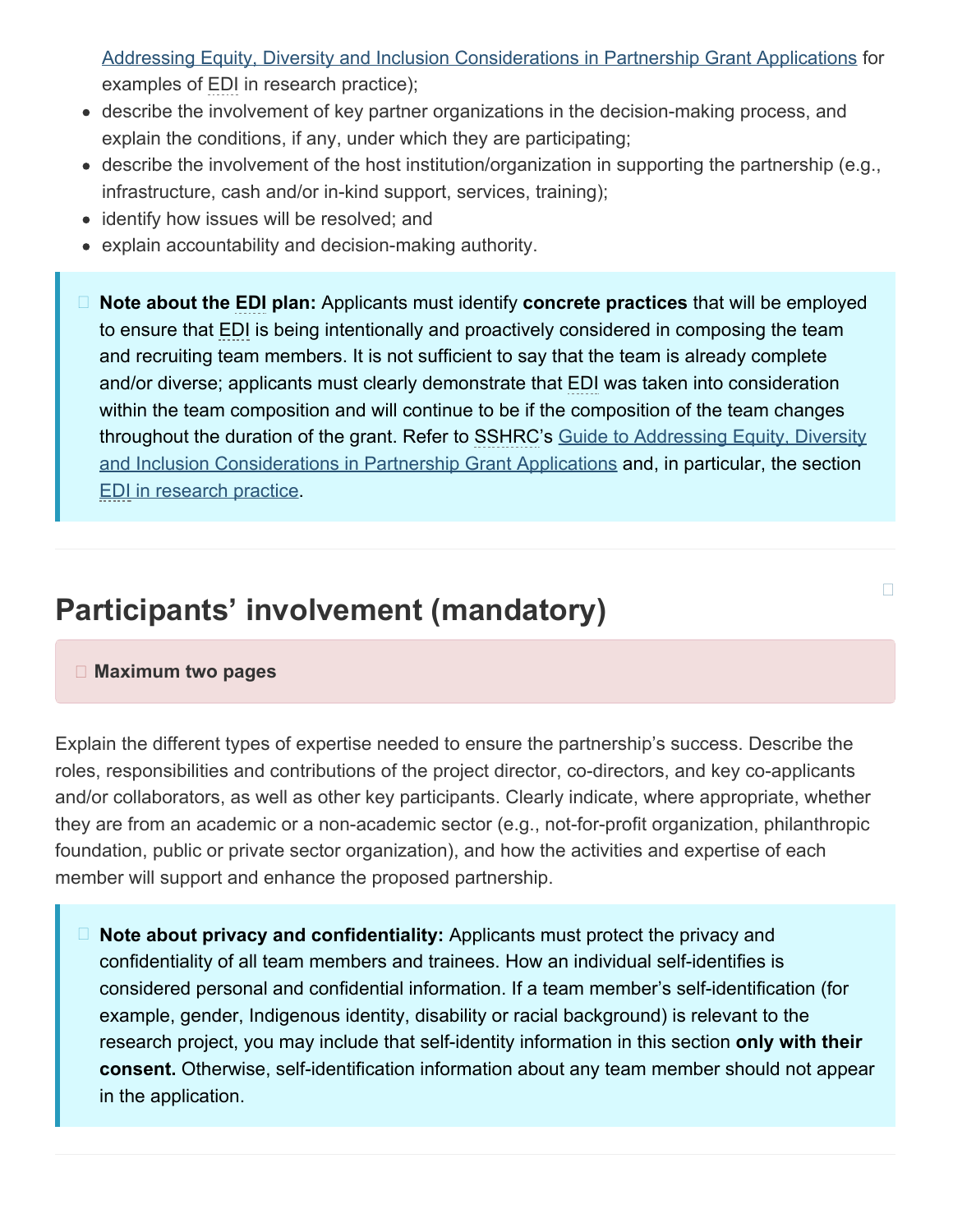# <span id="page-21-0"></span>**Training and mentoring (mandatory)**

#### **Maximum one page**

It is expected that students, [emerging scholars](https://www.sshrc-crsh.gc.ca/funding-financement/programs-programmes/definitions-eng.aspx#a12) (e.g., postdoctoral researchers and other scholars in similar situations) and/or other highly qualified personnel (e.g., practitioners, subject matter experts, Indigenous Elders) will meaningfully participate in the proposed initiatives. [Attach a PDF document](#page-3-0) that clearly describes the specific roles and responsibilities of students, emerging scholars and/or other highly qualified personnel, indicating the work they will be undertaking.

Consult the [Guidelines for Effective Research Training](https://www.sshrc-crsh.gc.ca/funding-financement/policies-politiques/effective_research_training-formation_en_recherche_efficace-eng.aspx) in preparing this section of the application. These guidelines will also be provided to reviewers.

Include:

- the nature and extent of training, mentoring and employability activities;
- the capacity of the project director and team members to provide the proposed training, mentoring and employability activities;
- the anticipated number of students, emerging scholars and/or other highly qualified personnel (where applicable, indicate the level of study—i.e., undergraduate, master's or doctoral) to be trained and mentored;
- EDI considerations in the recruitment, training and mentoring plan for students, emerging scholars and other highly qualified personnel (refer to [Appendix](https://www.sshrc-crsh.gc.ca/funding-financement/apply-demande/guides/partnership_edi_guide-partenariats_guide_edi-eng.aspx#appendix-b) B of SSHRC's [Guide to](https://www.sshrc-crsh.gc.ca/funding-financement/apply-demande/guides/partnership_edi_guide-partenariats_guide_edi-eng.aspx) [Addressing Equity, Diversity and Inclusion Considerations in Partnership Grant Applications](https://www.sshrc-crsh.gc.ca/funding-financement/apply-demande/guides/partnership_edi_guide-partenariats_guide_edi-eng.aspx) for examples of EDI in research practice);
- the nature and level of specialized skills that the students, emerging scholars and/or other highly qualified personnel will develop as a result of their participation; and
- any career development opportunities for students, emerging scholars and/or other highly qualified personnel.

If you selected "Mitacs Accelerate internships" as a "joint initiative" under Identification, provide summary information about the proposed internship(s), such as the objectives, expected deliverables, benefits to interns, percentage of time to be spent onsite with the partner organization, and planned activities.

This funding opportunity's recipients are eligible for a streamlined application process for Mitacs Accelerate internships. Interested grant holders must submit a completed Mitacs Accelerate application form to Mitacs after SSHRC competition results have been announced. To access the Accelerate application form, [contact a Mitacs business development representative](http://www.mitacs.ca/en/contact-us/business-development).

Mitacs internships cannot be the only mechanism for training included in a research project, and must be cofunded by partner contributions separate from the partner funding contributions made toward the SSHRC grant.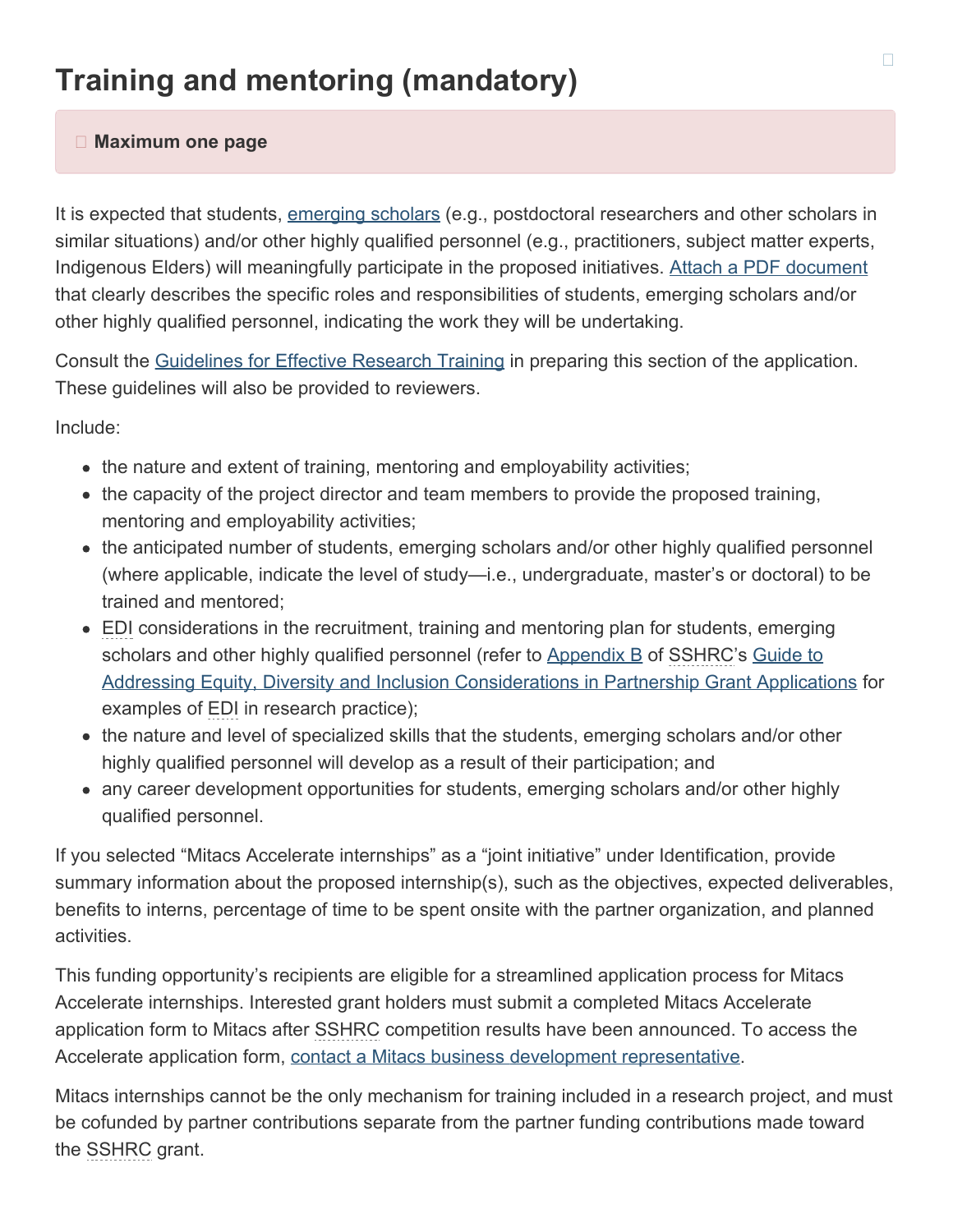For Talent proposals (i.e., those proposals focused exclusively on partnered research training initiatives), this section may be used to expand on information provided in your Goal and project description.

# <span id="page-22-0"></span>**Evidence of formal partnership (mandatory)**

 $\Box$ 

#### **Maximum 20 pages**

Applicants for Partnership Grants are required to provide documentary evidence that demonstrates the quality, commitment and agreement of the [formal partnership](https://www.sshrc-crsh.gc.ca/funding-financement/programs-programmes/definitions-eng.aspx#a10). Evidence of formal partnership may include, but is not limited to:

- governance frameworks;
- agreements (e.g., intellectual property, conflict resolution);
- strategic plans; and/or
- other relevant documentation.

Do not provide letters of engagement from partner organizations in this section, as these will already be included elsewhere in your application.

 $\Box$  Any information you provide in this section that is not documented evidence of a formal partnership may be removed from your application prior to its evaluation.

# <span id="page-22-1"></span>**List of potential partner organizations and other contributors (if applicable)**

 $\Box$ 

#### **Maximum two pages**

Attach a list of the potential partner organizations and other contributors you plan to engage during the lifetime of your grant. Include email addresses and website links, if available.

The list should be divided into the following categories: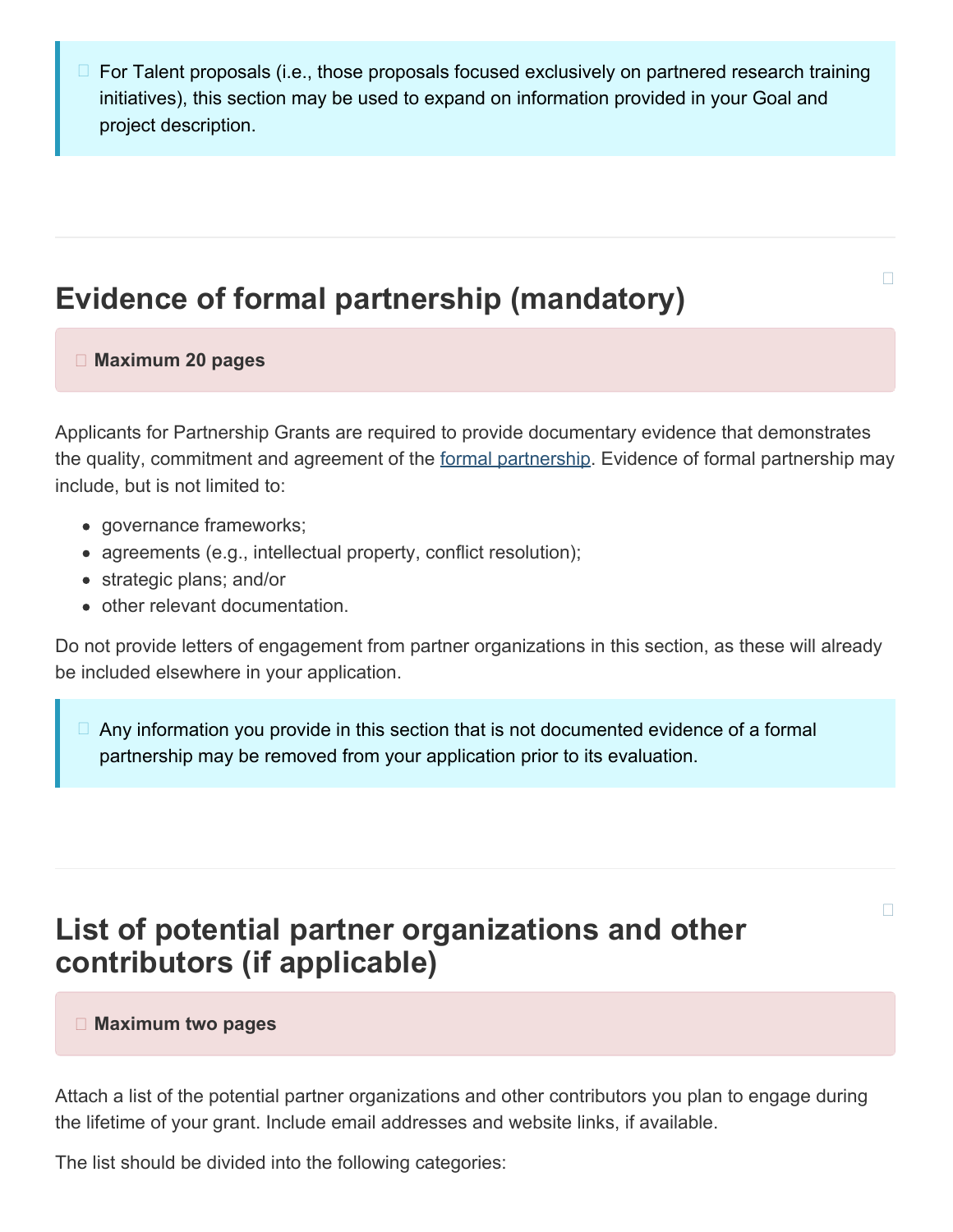#### **Potential partner organizations**

Indicate whether each partner listed has been invited to participate.

#### **Other contributors**

Other contributors include organizations (e.g., philanthropic foundations, private sector organizations) or individuals who are not invited partners, but who are likely to provide cash and/or [in-kind contributions](https://www.sshrc-crsh.gc.ca/funding-financement/programs-programmes/definitions-eng.aspx#a15) during the lifetime of your grant.

# <span id="page-23-0"></span>**Funds requested from SSHRC (mandatory)**

Partnership Grants are valued at a maximum of \$500,000 per year, up to \$2.5 million over four to seven years.

 $\Box$ 

For each budget year, estimate the costs you are asking SSHRC to fund. All budget costs must conform to the rates and regulations of the applicant's or project director's institution or not-for-profit organization and take into account the [Tri-Agency Guide on Financial Administration's principles](https://www.nserc-crsng.gc.ca/InterAgency-Interorganismes/TAFA-AFTO/guide-guide_eng.asp#10) [governing the appropriate use of funds.](https://www.nserc-crsng.gc.ca/InterAgency-Interorganismes/TAFA-AFTO/guide-guide_eng.asp#10) All costs must be justified in terms of the needs of the project, including costs for organizing and integrating team activities and for communicating results to audiences, stakeholders and the public. The budget will be adjudicated according to the appropriateness of the requested budget, and to the justification of other planned resources (e.g., time, human and financial), including [cash and in-kind support](https://www.sshrc-crsh.gc.ca/funding-financement/policies-politiques/cash_inkind-especes_en_nature-eng.aspx) already or to be secured from partner organizations.

- SSHRC provides the following guidelines to committee members regarding the adjudication of the budget subcriteria of the overall Feasibility score:  $\Box$ 
	- Committees may consider failing a project on the Feasibility criterion if they determine that 30% or more of the overall budget request is insufficiently justified and/or not appropriate to the proposed objectives or outcomes of the project.
	- Committees will use the principle of minimum essential funding to guide their budget discussions.
	- Committees may recommend minor budget reductions when they determine the request is inadequately justified and/or not appropriate as described above, and where they judge that savings could be achieved without jeopardizing the project objectives.

Enter amounts rounded to the nearest dollar without any spaces or commas (e.g., 2000). For blank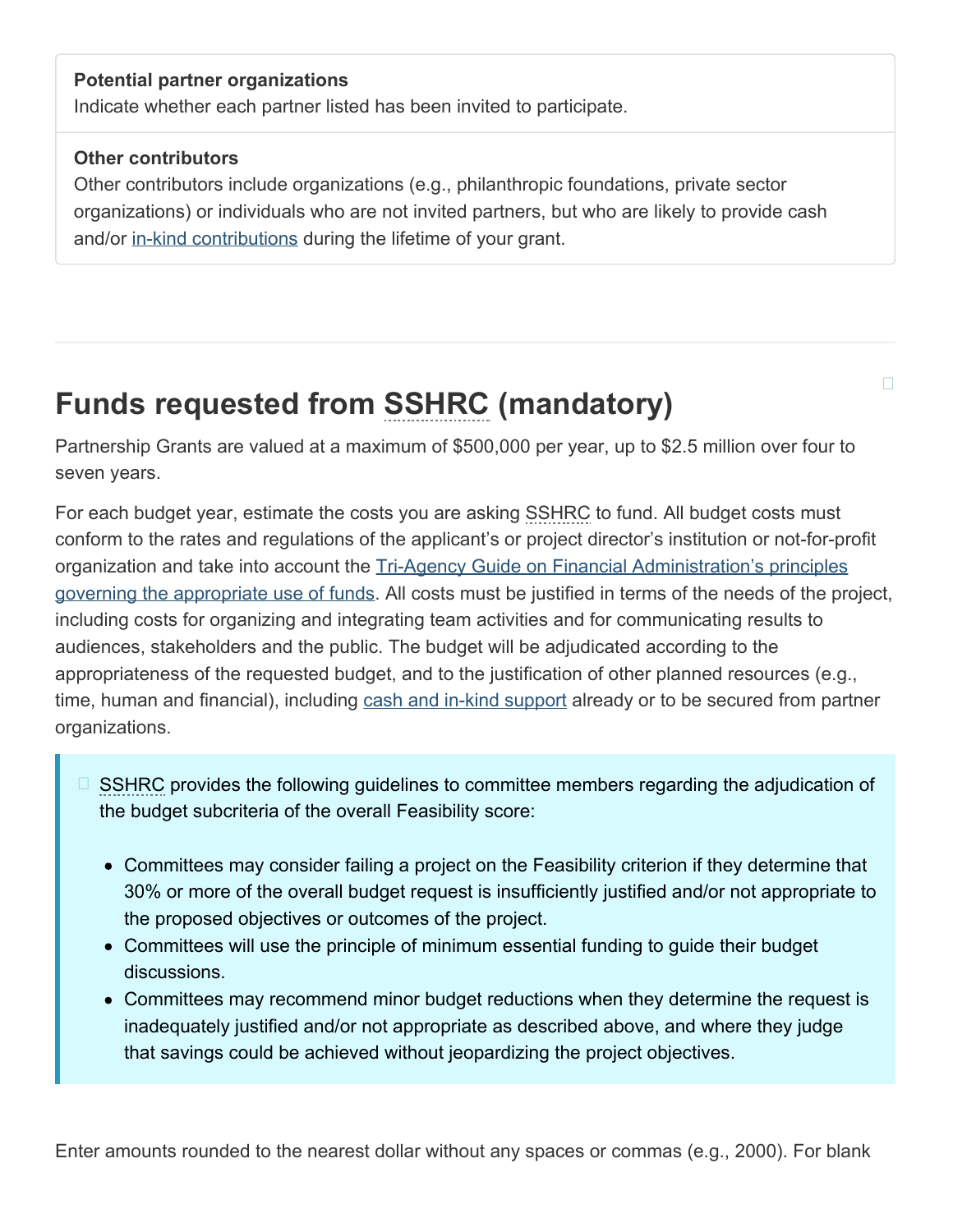entries, leave in the "0" value.

### **Personnel costs**

For each of the categories below, enter the number of students and non-students you plan to hire, whether as salaried employees or as recipients of stipends.

### <span id="page-24-0"></span>**Student and non-student salaries and benefits**

For each applicable category, enter the number of students and non-students to be hired. Specify the total amount to be paid. When students are paid by wage, the amounts should follow the institution's collective agreement or policy.

### **Student stipends**

You may request stipends for graduate students and postdoctoral researchers. Stipends must be justified in terms of the research, research training and/or research-related objectives. The work performed by stipend recipients should be an integral part of the project. Stipend rates are set by the institution concerned.

### **Other—Salary research allowances**

[Salary research allowances](https://www.sshrc-crsh.gc.ca/funding-financement/policies-politiques/g_stipends-s_indemnite-eng.aspx) are an eligible expense. These stipends cover up to 50% of the cost of temporarily replacing an employee from a Canadian not-for-profit organization who will be devoting their time as a co-investigator on a SSHRC-funded research project. The request for a salary research allowance must be justified in the proposal.

Salary research allowances can be used only by not-for-profit organizations that have co-directors and/or co-applicants listed on their Notice of Award. Researchers holding an academic position at a postsecondary institution and government employees are not eligible for salary research allowances.

Note that a salary research allowance is not a salary for the co-director and/or co-applicant, but is paid to the Canadian not-for-profit organization to offset the costs of replacing its employee.

□ For further information, see SSHRC's [Salary Research Allowances policy.](https://www.sshrc-crsh.gc.ca/funding-financement/policies-politiques/g_stipends-s_indemnite-eng.aspx)

### **Travel and subsistence costs**

Enter, by budget year, the total amounts requested for travel abroad and within Canada for both the research team and student personnel. Project directors must obtain the lowest possible travel fares.

Subsistence costs must be based on rates approved by the institution or organization that will administer the funds.

## **Other expenses**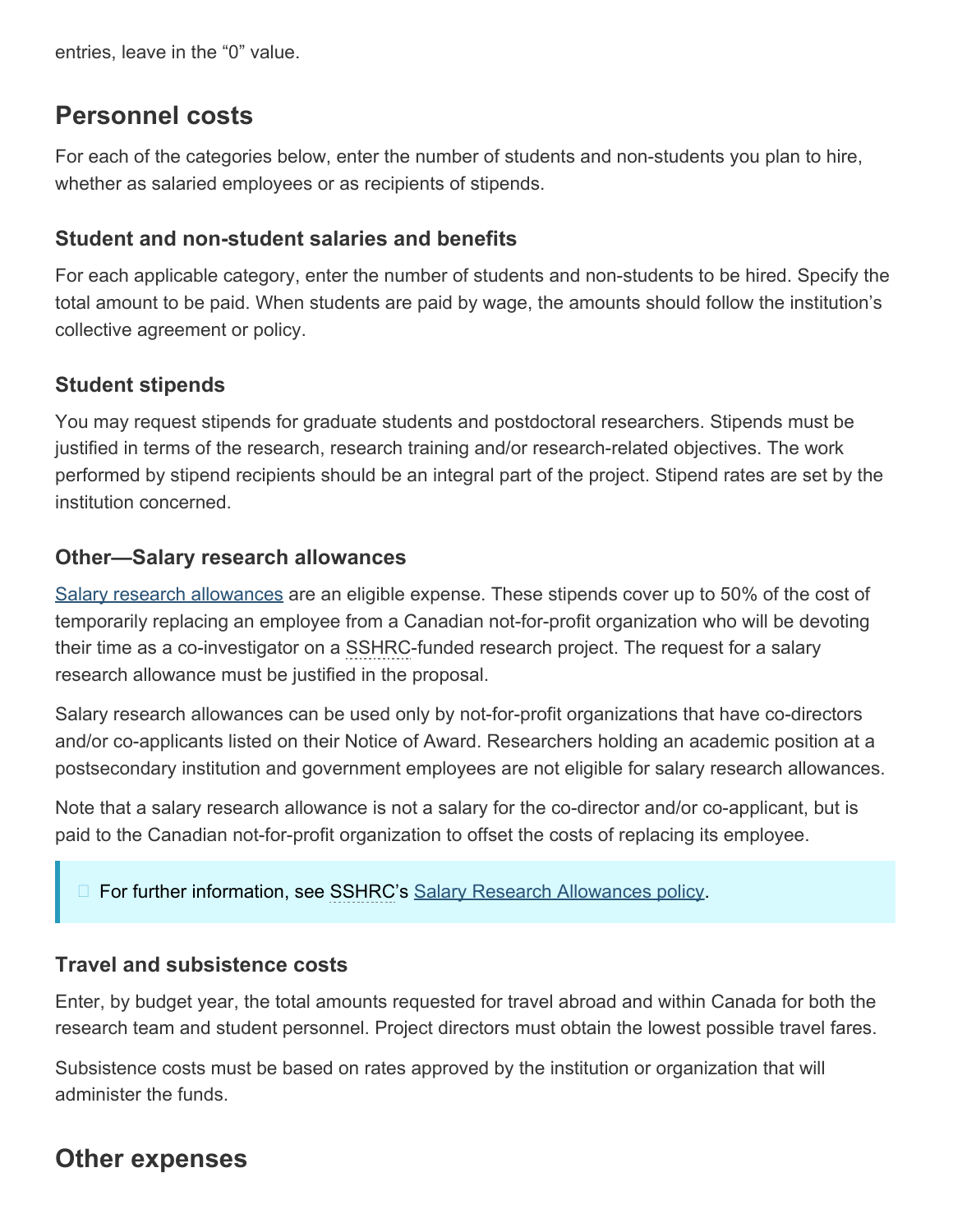### **Professional or technical services**

Consulting fees for professional and technical services are eligible expenditures only if the budget justification demonstrates that expert advice is needed.

If a grant is awarded and you have planned to contract consultants for amounts in excess of \$25,000, two independent cost estimates will be required by your host institution/organization.

### **Supplies**

You can include other supply items (e.g., software, stationery, postage and telephone calls) only if they directly relate to the research and are not provided by the administering institution to their research personnel or by the employer.

### **Non-disposable equipment—computer hardware**

Purchase or rental of computers and associated hardware is allowable only if these are not provided by the administering institution to their research personnel or by the employer.

### **Other non-disposable equipment**

Purchase or rental of equipment (e.g., audio or video equipment) is allowable only if these are not provided by the administering institution to their research personnel or by the employer.

### **Other expenses**

Specify other research and/or related expenses not already included.

#### **Tools for research and related activities**

For tools for research and related activities, select "Other expenses" and specify "Tools." You must combine all requested expenses related to tools (i.e., for software, equipment, and professional and technical services) into this category. You must then elaborate on these items in the Budget justification section. Consult SSHRC's [Guidelines for Support of Tools for Research and Related](https://www.sshrc-crsh.gc.ca/funding-financement/policies-politiques/support_tools_soutien_outils-eng.aspx) [Activities](https://www.sshrc-crsh.gc.ca/funding-financement/policies-politiques/support_tools_soutien_outils-eng.aspx) for more information on social sciences and humanities tools.

 $\Box$ 

# <span id="page-25-0"></span>**Budget justification (mandatory)**

#### **Maximum four pages**

Using the categories listed on the [Funds requested from SSHRC](https://www.sshrc-crsh.gc.ca/funding-financement/policies-politiques/cash_inkind-especes_en_nature-eng.aspx#a6) page, explain how you will use the funds in each budget category to achieve the project objectives. For example, under the [Student and](#page-24-0) [non-student salaries and benefits](#page-24-0) categories, explain why these people need to be hired to meet the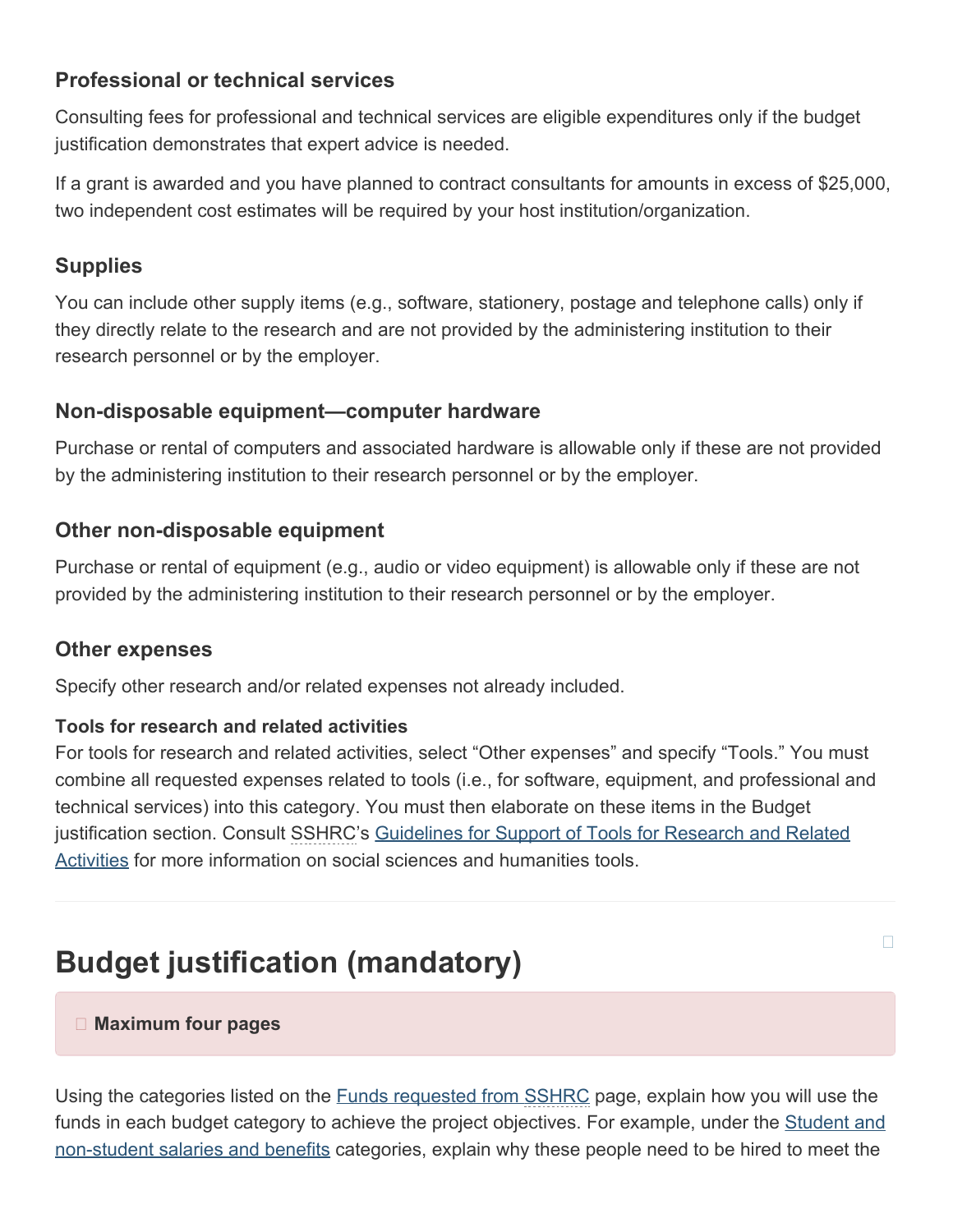project's objectives. Applicants are reminded of SSHRC's mandate to provide training opportunities for students, [emerging scholars](https://www.sshrc-crsh.gc.ca/funding-financement/programs-programmes/definitions-eng.aspx#a12) and other highly qualified personnel, as applicable. Justify any funds that appear in the category "Other."

For **tools for research and related activities:** Within the page limit, you must include in your Budget justification a table clearly indicating amounts by item (e.g., professional/technical services, supplies). This presentation is mandatory, as these separate amounts cannot be included individually in the Funds requested from SSHRC module. Provide clear justification for each item proposed.

Ensure that your budget requests match the level of funding that is essential to complete the proposed activities. Note that the adjudication committee may deem your application less competitive if it finds that you are requesting non-essential funding.

In reviewing the funding you have requested, committee members, and external reviewers where applicable, take into account the quality of your overall financial planning, your justification of the proposed expenditures, and the institutional and partner organization funding that you have secured. It is also important to indicate how the budget requested from SSHRC and the partners' contributions will complement each other and benefit the objectives of the partnership.

Expenses to facilitate equitable, inclusive and accessible participation in the research should be considered. Refer to your institution's policies and the [Statement on equity, diversity and inclusion](https://www.nserc-crsng.gc.ca/InterAgency-Interorganismes/TAFA-AFTO/guide-guide_eng.asp#8) [and the use of grant funds](https://www.nserc-crsng.gc.ca/InterAgency-Interorganismes/TAFA-AFTO/guide-guide_eng.asp#8) in the [Tri-agency Guide on Financial Administration](https://www.nserc-crsng.gc.ca/InterAgency-Interorganismes/TAFA-AFTO/guide-guide_eng.asp). Refer to SSHRC's [Guide to Addressing Equity, Diversity and Inclusion Considerations in Partnership Grant Applications,](https://www.sshrc-crsh.gc.ca/funding-financement/apply-demande/guides/partnership_edi_guide-partenariats_guide_edi-eng.aspx) and  $\Delta$ ppendix  $\overline{B}$  for examples of EDI in research practice and questions to consider for EDI in research design.

# <span id="page-26-0"></span>**Funds from other sources**

List all contributors (e.g., host institution or organization, individuals, not-for-profit organizations, philanthropic foundations and private sector organizations), apart from confirmed partners, that are providing [cash and/or in-kind contributions](https://www.sshrc-crsh.gc.ca/funding-financement/policies-politiques/cash_inkind-especes_en_nature-eng.aspx) for the proposal. Indicate whether or not these funds have been confirmed.

 $\Box$ 

Contributions from partner organizations should not be included in this section.

If a funding source is not listed, select "Other" using the "List…" button. Type in the source name and amount and identify the contribution type.

If you have received more than one contribution of the same type from a single funding source (i.e., cash or in-kind) and with the same confirmation status, you must combine these into one entry (e.g., two confirmed \$20,000 cash contributions from a university become one confirmed \$40,000 cash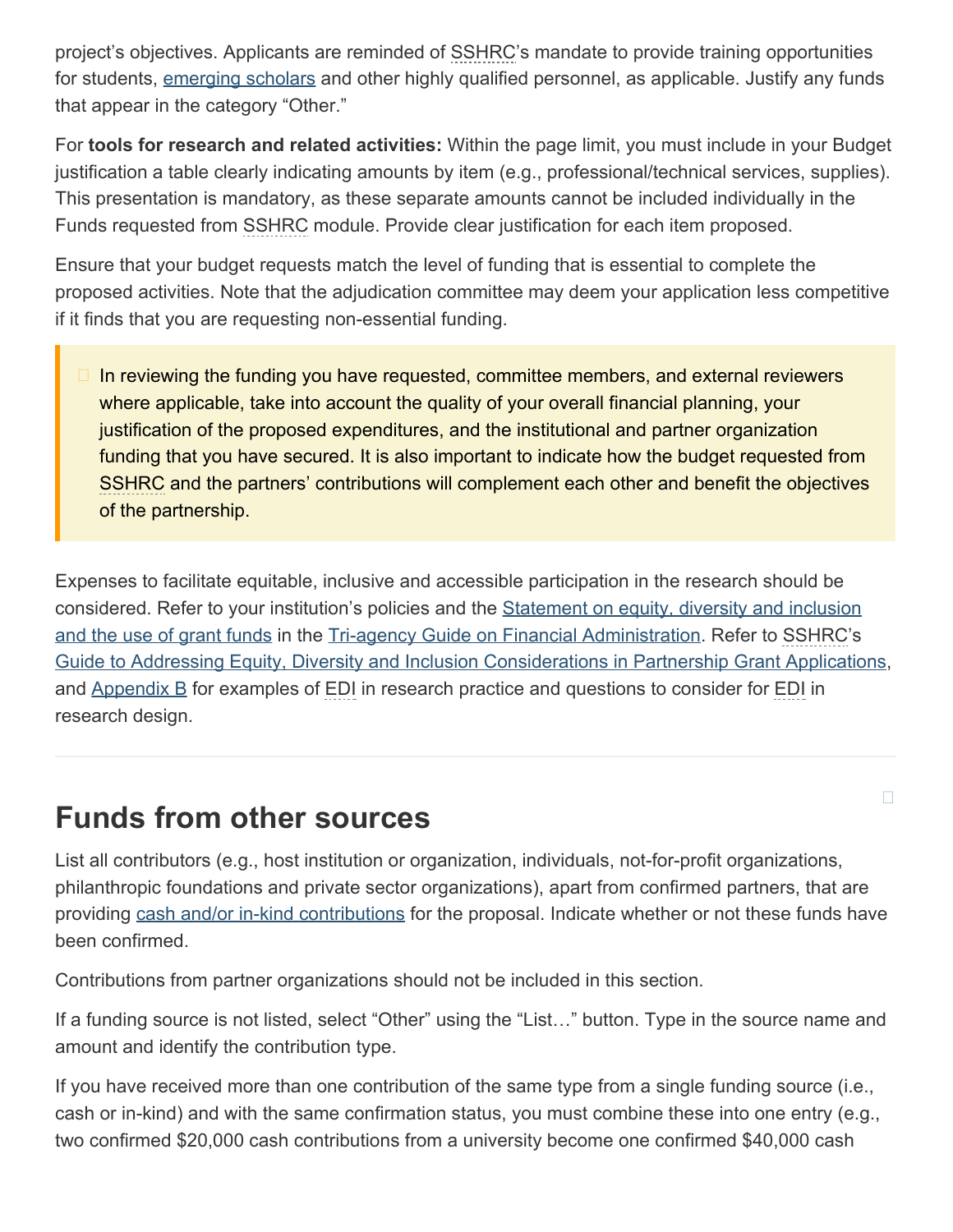contribution). Enter amounts rounded off to the nearest dollar—in Canadian currency—without spaces or commas (e.g., 40000). For blank entries, leave in the "0" value.

When you save the data, five new blank entry lines will be added to the screen to allow you to enter additional funding entries, if necessary.

# <span id="page-27-0"></span>**Total project cost**

Each partner organization will complete a "Contributions from Partner Organization" page (i.e., budget) indicating whether each budget item has been confirmed. When all Contributions from partner organization pages have been submitted, the amounts from each budget item will be automatically totalled. After the data are saved, the system will automatically display these totals in a PDF version of this page of the application form.

### **A. Total of all partner organizations' contributions**

The system will total the values entered for "Cash" and "In-kind."

#### **B. Total funds from other sources**

Once you complete the "Funds from other sources" screen and save the data, the system will display the totals on line B.

### **C. Total funds requested from SSHRC**

For each year, the amounts from "Student salaries and benefits / Stipends" to "Other expenses (specify)" will be automatically totalled. After the data are saved, the system will automatically display the totals on line C.

#### **Total cost of project (A + B + C)**

The system will automatically add lines A, B and C.

# <span id="page-27-1"></span>**Impact assessment—Appendix A**

If you have selected "Yes" to at least one of the questions in the Impact assessment section on the Activity details screen, you must complete the ["Impact Assessment Form](https://www.sshrc-crsh.gc.ca/funding-financement/forms-formulaires/pdf/EI_Appendix_A-IA_Annexe_A-eng.pdf)" (Appendix A) and upload it to the Impact assessment page.

If none of these situations apply to your proposed research activities, then the Impact Assessment Form (Appendix A) is not needed.

# <span id="page-27-2"></span>**Contributions plan (mandatory)**

П

 $\Box$ 

 $\Box$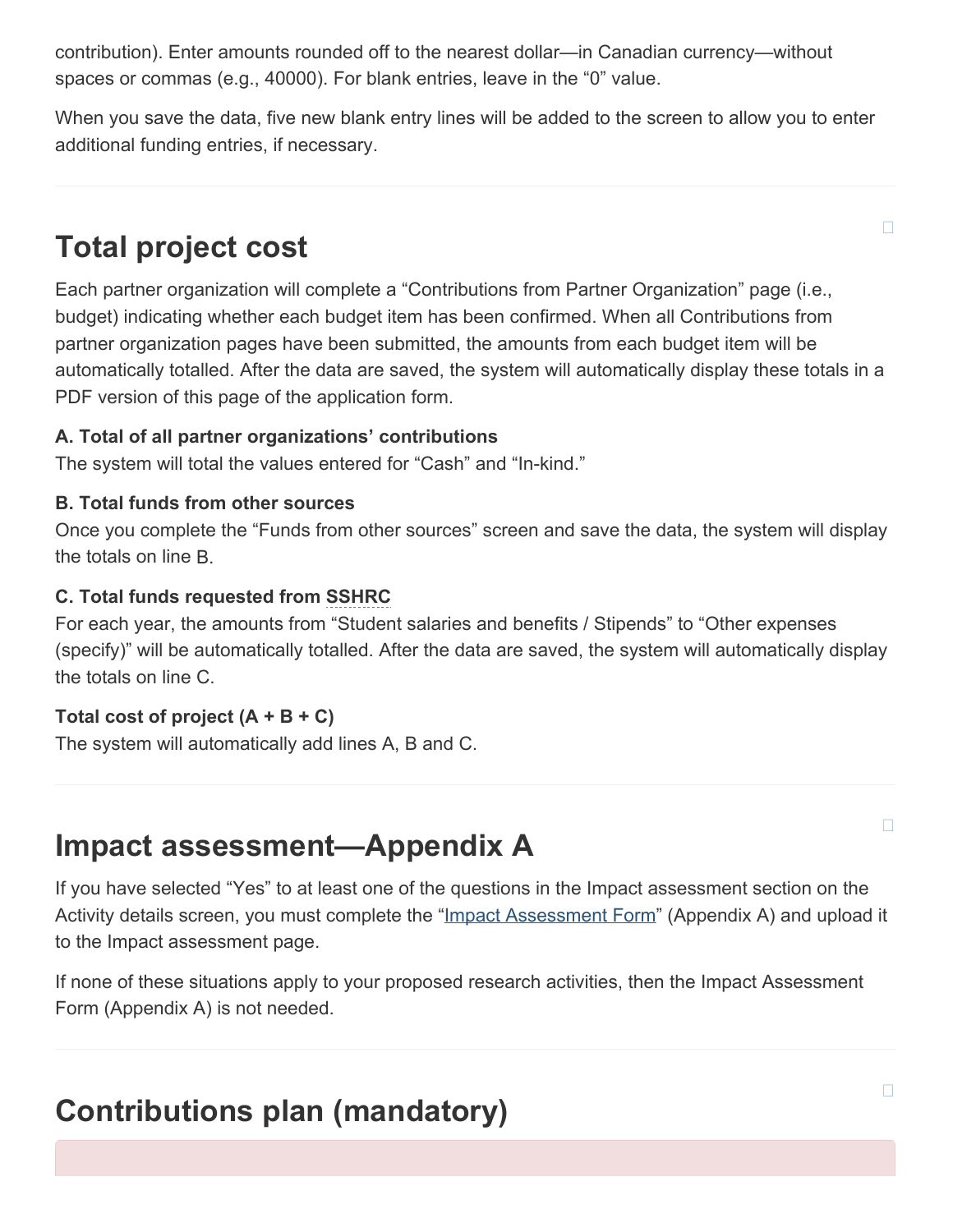Prior to filling out this section, see the exclusions in the [Guidelines for Cash and In-Kind](https://www.sshrc-crsh.gc.ca/funding-financement/policies-politiques/cash_inkind-especes_en_nature-eng.aspx) [Contributions.](https://www.sshrc-crsh.gc.ca/funding-financement/policies-politiques/cash_inkind-especes_en_nature-eng.aspx)

You are required to demonstrate that you have made progress in securing the 35% minimum additional cash and/or [in-kind contributions,](https://www.sshrc-crsh.gc.ca/funding-financement/programs-programmes/definitions-eng.aspx#a15) and must indicate how you will secure the remaining resources during the lifespan of the grant (four to seven years).

Detail your plan to secure cash and/or in-kind contributions. The plan must describe:

- the confirmed contributions of the host institution/organization;
- the confirmed or proposed contributions from partner organizations and/or other sources;
- how you will continue to seek and to secure cash and/or in-kind support during the life of the grant (four to seven years); and
- how the support will benefit the partnership.
- □ Administering institutions or organizations will be required to submit reports documenting both the engagement of their partner organizations and their progress in meeting the requirements for partner organization contributions. By the mid-term evaluation (halfway through the grant period), the minimum contribution of 35 % over and above the budget requested from SSHRC at the time of the Stage 2 application must be confirmed for the remainder of the award period. If this amount is not secured by that time, SSHRC will withhold the remaining grant payments until it receives confirmation that the minimum additional contributions have been secured.

П

## <span id="page-28-0"></span>**Exclusion of potential reviewers (if applicable)**

#### **Maximum one page**

List potential reviewers who, in your opinion, would be unlikely to provide an impartial review. Provide a justification for excluding potential reviewers (e.g., experts with whom you or members of your research team have had serious disputes). While SSHRC cannot be bound by this information, it will be taken into consideration in the selection of reviewers.

This information will be held in strictest confidence and will not be provided to external reviewers or members of the adjudication committee. Any exclusion should be renewed with any subsequent applications, if still relevant.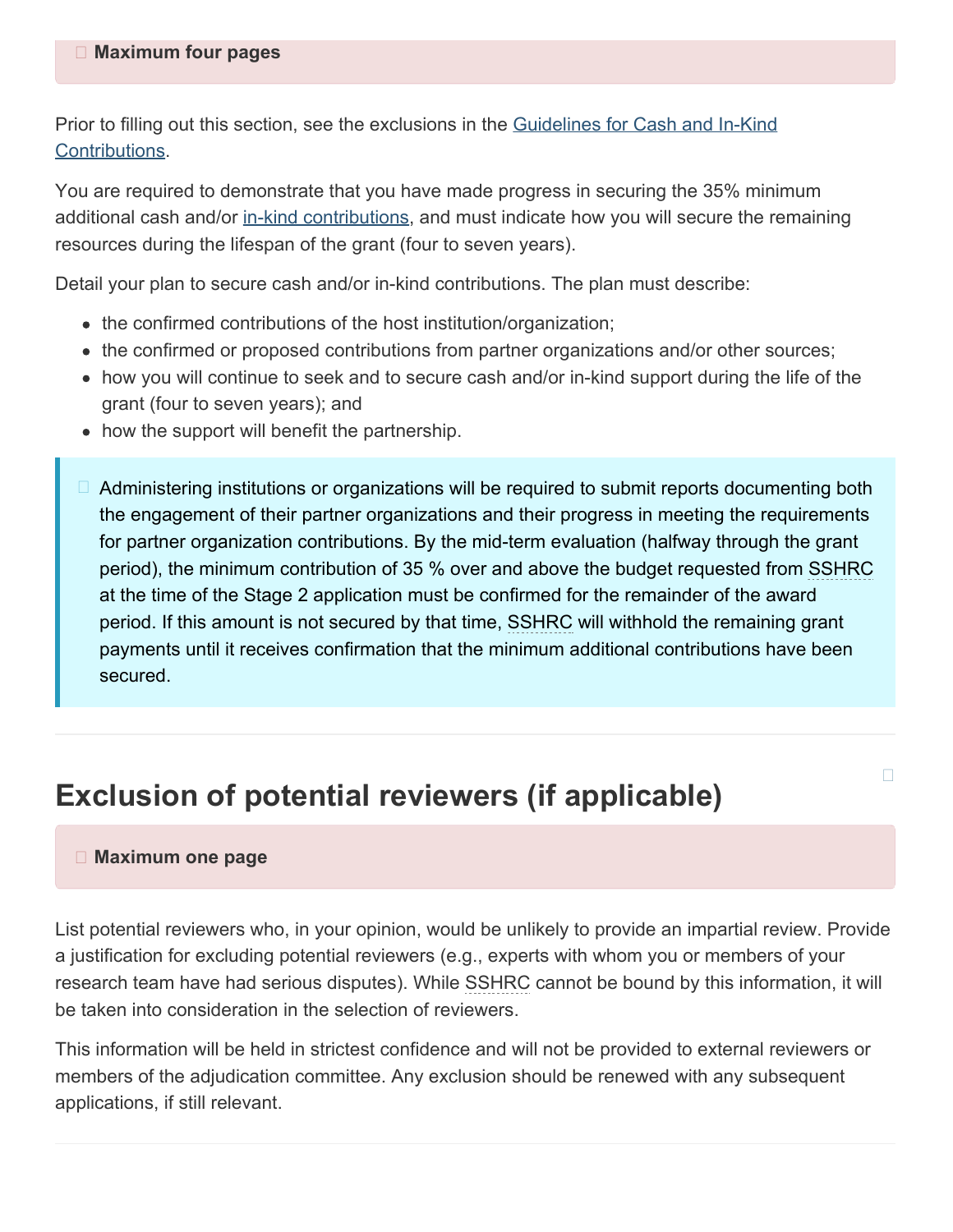# <span id="page-29-0"></span>**Research contributions and relevant experience (mandatory)**

#### **Maximum five pages**

Project directors must attach Research contributions and relevant experience. You have five pages in total to address the sections below, as applicable. You may choose to devote more space to certain sections depending on the nature of your past contributions and experience (for example, nonacademic project directors may choose to have a larger "Relevant experience" section). The attachment should be presented in this order, as applicable:

- 1. [Relevant research contributions over the last six](#page-29-1) years
- 2. [Other research contributions](#page-30-0)
- 3. [Most significant career research contributions](#page-30-1)
- 4. [Career interruptions and special circumstances](#page-31-0)
- 5. [Contributions to training](#page-31-1)
- 6. [Relevant experience](#page-31-2)

### <span id="page-29-1"></span>**1. Relevant research contributions over the last six years**

Outline your research contributions within six years of the application deadline date. In the case of those candidates claiming career interruptions ([see 4. below](#page-31-0)), you may include publications drawn from your most recent periods of research activity to an overall total of six years.

Provide details, as appropriate, about the contributions you listed, as follows:

- $\bullet$  In the left margin, identify with an asterisk (\*) research contributions that resulted from previous SSHRC support.
- Specify your role in co-authored publications.
- For published contributions, provide complete bibliographic notices (including co-authors, title, publisher, journal, volume, date of publication and number of pages) as they appear in the original publication.
- For publications in languages other than French or English, provide a translation of the title and the name of the publication.
- For recent graduates, list theses.

Group your contributions by category in the following order, as applicable, listing your most recent contributions first.

### **Refereed contributions**

Examples include books (where applicable, subdivide according to those that are single-authored, coauthored and edited works), monographs, book chapters, articles in scholarly refereed journals and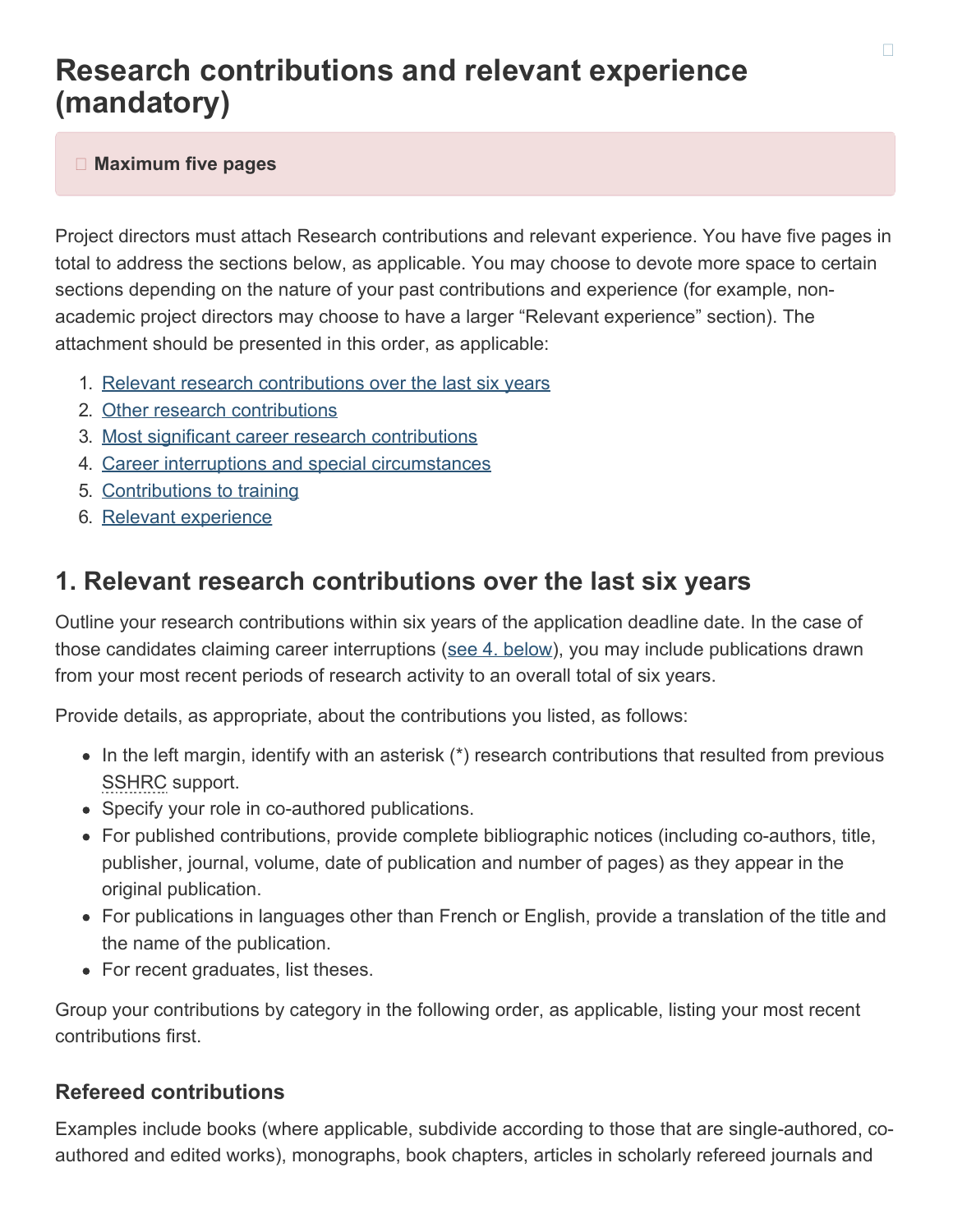conference proceedings.

Be aware that a "refereed work" involves its assessment:

- in its entirety—not merely an abstract or extract;
- before publication; and
- by independent (at arm's length from the author), anonymous, qualified experts.

### **Other refereed contributions**

Examples include papers presented at scholarly meetings or conferences and articles in professional or trade journals.

### **Non-refereed contributions**

Examples include book reviews, published reviews of work, research reports, policy papers and public lectures.

### **Forthcoming contributions**

Indicate one of the following statuses: "Submitted," "Revised and submitted," "Accepted" or "In press." Provide the name of the journal or book publisher and the number of pages. Contributions not yet submitted should not be listed.

### **Creative outputs**

Examples of creative outputs may include exhibitions, performances, publications, presentations, and film, video and audio recordings. List your most recent and significant achievements grouped by category. Creative outputs will be evaluated according to established disciplinary standards and creative and/or artistic merit.

If applicable, you can include a website link. SSHRC cannot guarantee that links will be accessed.

## <span id="page-30-0"></span>**2. Other research contributions**

Describe any other contributions to research and the advancement of knowledge within the last six years, including your research contributions to non-academic audiences (e.g., public, policymakers, private sector and not-for-profit organizations).

## <span id="page-30-1"></span>**3. Most significant career research contributions**

List and rank up to five of your most significant contributions over your entire career. The six-year rule does not apply to this section. Therefore, contributions listed here may differ from those listed in other sections of your CV. Ensure that you explain briefly the significance of the contributions listed.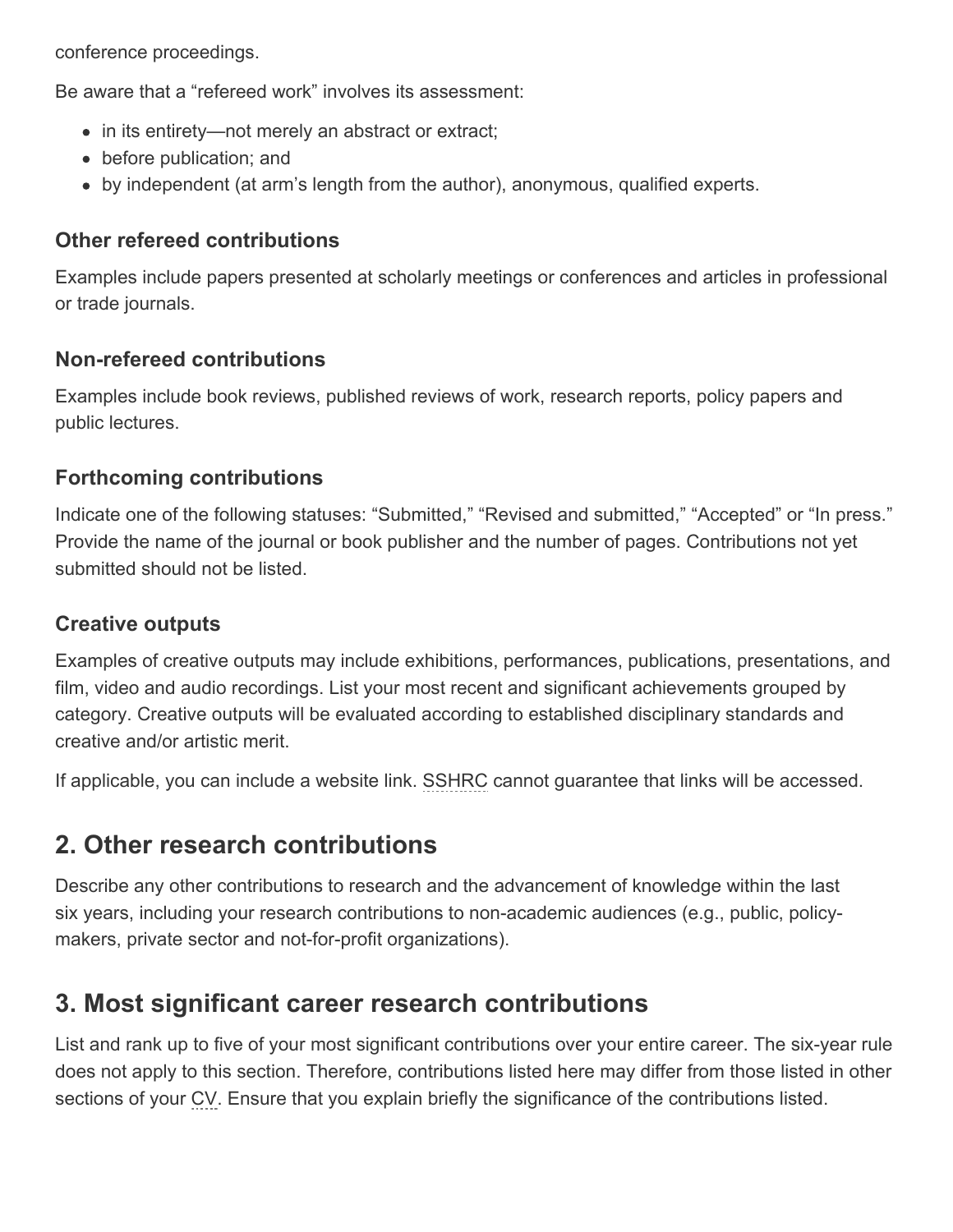## <span id="page-31-0"></span>**4. Career interruptions and special circumstances**

**Career interruptions** occur when researchers are taken away from their research work for an extended period of time for health, administrative, family or other reasons, or reasons related to the COVID-19 pandemic. In these cases, as explained above in the [Relevant research contributions over](#page-29-1) [the last six](#page-29-1) years section, explain the interruption(s) and ask that an overall total of six years of research activity be considered by the adjudicating committee.

**Special circumstances** involve slowdowns in research productivity created by health (and/or disability-related), administrative, family, cultural or community responsibilities, socio-economic context, COVID-19 or other reasons (i.e., the researcher was not completely taken away from research work). Applicants from small institutions may indicate their teaching load in this section if the change in workload impacted their research output.

Indigenous applicants can use the "Special circumstances" section of their application form to describe special circumstances that may have had an impact on their academic or career paths.

SSHRC asks its adjudication committees to consider career interruptions and special circumstances that may have affected candidates' record of research achievements. In doing so, adjudication committee members will be able to more accurately estimate the productivity of each researcher, independent of any career interruptions or special circumstances in the last six years. Previous productivity is one element that may predict the success of the proposed research project.

All information provided to SSHRC is subject to the *[Privacy Act](http://laws-lois.justice.gc.ca/eng/acts/P-21/index.html)*. Applicants are reminded that the information included in this section of their application will be shared with both external assessors and adjudication committee members for consideration as part of their application. For more information, see [merit review.](https://www.sshrc-crsh.gc.ca/funding-financement/merit_review-evaluation_du_merite/index-eng.aspx) All SSHRC merit reviewers are subject to the [Tri-Agency Conflict of Interest and](http://www.science.gc.ca/eic/site/063.nsf/eng/h_90108244.html) [Confidentiality Policy](http://www.science.gc.ca/eic/site/063.nsf/eng/h_90108244.html), and are prohibited from sharing this information outside of the merit review process.

## <span id="page-31-1"></span>**5. Contributions to training**

Provide the following information on students you have helped train within the last six years.

- Indicate your role in supervising or co-supervising ongoing and/or completed theses, listing these by the student's level of studies.
- Describe efforts you have made to involve students (e.g., doctoral, master's or undergraduate) in your research activities.
- Specify if opportunities for such contributions have been limited because your postsecondary institution does not have graduate degree programs in your field or discipline.

## <span id="page-31-2"></span>**6. Relevant experience**

In the Relevant experience section, non-academic and academic project directors can describe their previous experience that is relevant to the topic and objectives they are investigating in the